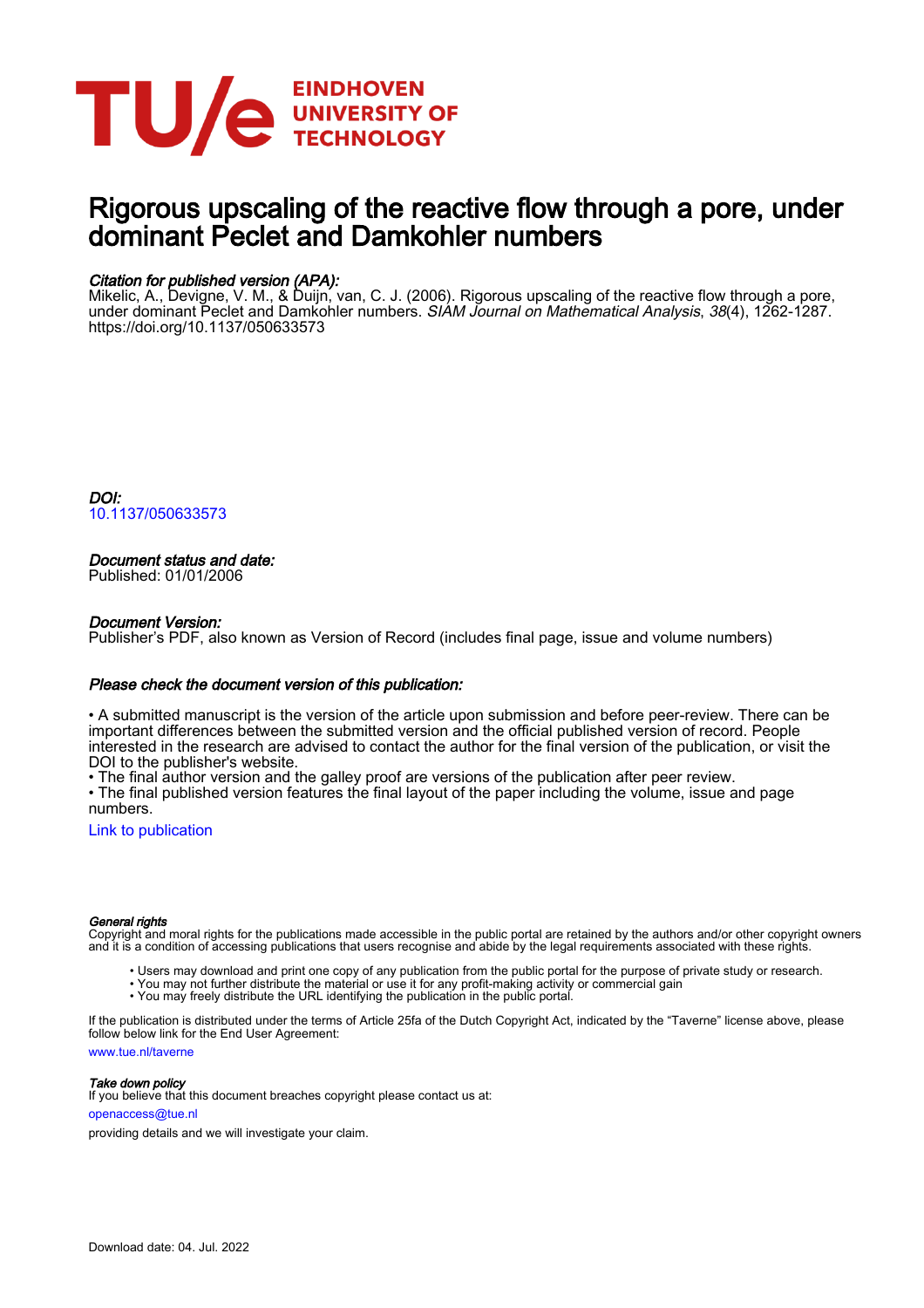## **RIGOROUS UPSCALING OF THE REACTIVE FLOW THROUGH A PORE, UNDER DOMINANT PECLET AND DAMKOHLER NUMBERS**<sup>∗</sup>

### ANDRO MIKELIĆ<sup>†</sup>, VINCENT DEVIGNE<sup>‡</sup>, AND C. J. VAN DUIJN<sup>§</sup>

**Abstract.** In this paper we present a rigorous derivation of the effective model for enhanced diffusion through a narrow and long 2D pore. The analysis uses a singular perturbation technique. The starting point is a local pore scale model describing the transport by convection and diffusion of a reactive solute. The solute particles undergo a first-order reaction at the pore surface. The transport and reaction parameters are such that we have large, dominant Peclet and Damkohler numbers with respect to the ratio of characteristic transversal and longitudinal lengths (the small parameter  $\varepsilon$ ). We give a rigorous mathematical justification of the effective behavior for small ε. Error estimates are presented in the energy norm as well as in  $L^{\infty}$  and  $L^{1}$  norms of the space variable. They guarantee the validity of the upscaled model. As a special case, we recover the well-known Taylor dispersion formula.

**Key words.** Taylor's dispersion, large Peclet number, singular perturbation, surface chemical reaction, large Damkohler number

### **AMS subject classifications.** 35B25, 92E20, 76F25

**DOI.** 10.1137/050633573

**1. Introduction.** We consider the transport of a reactive solute by diffusion and Poiseuille's convection in a semi-infinite 2D channel. The solute particles do not react among themselves. Instead they undergo a first-order chemical reaction at the wall of the channel. Following [12], we consider the following model for the solute concentration  $c^*$ :

(a) transport through channel  $\Omega^* = \{(x^*, y^*): 0 < x^* < +\infty, |y^*| < H\}$ :

(1) 
$$
\frac{\partial c^*}{\partial t^*} + q(y^*) \frac{\partial c^*}{\partial x^*} - D^* \frac{\partial^2 c^*}{\partial (x^*)^2} - D^* \frac{\partial^2 c^*}{\partial (y^*)^2} = 0 \text{ in } \Omega^*,
$$

where  $q(z) = Q^*(1 - (z/H)^2)$  and where  $Q^*$  (velocity) and  $D^*$  (molecular diffusion) are positive constants.

(b) reaction at channel wall  $\Gamma^* = \{(x^*, y^*) : 0 < x^* < +\infty, |y^*| = H\}$ :

(2) 
$$
D^* \frac{\partial c^*}{\partial y^*} + k^* c^* = 0 \text{ on } \Gamma^*,
$$

where  $k^*$  is the surface reaction coefficient.

<sup>∗</sup>Received by the editors June 14, 2005; accepted for publication (in revised form) June 19, 2006; published electronically December 15, 2006.

http://www.siam.org/journals/sima/38-4/63357.html

<sup>&</sup>lt;sup>†</sup>Institut Camille Jordan, UFR Mathématiques, Site de Gerland, Bât. A, Université Lyon 1, 50, avenue Tony Garnier, 69367 Lyon Cedex 07, France (Andro.Mikelic@univ-lyon1.fr). The research of this author was supported by the GDR MOMAS (Modélisation Mathématique et Simulations numériques liées aux problèmes de gestion des déchets nucléaires: 2439 - ANDRA, BRGM, CEA, EDF, CNRS) as a part of the project "Changements d'échelle dans la modélisation du transport multiphasique et réactif en milieux poreux: Application aux milieux fracturés et aux argiles."

<sup>&</sup>lt;sup>‡</sup>Centre SITE, Ecole Nationale Supérieure des Mines de Saint-Etienne, 158, cours Fauriel, 42023 Saint-Etienne Cedex 2, France (VincentDevigne@emse.fr).

<sup>§</sup>Department of Mathematics and Computer Science, Technische Universiteit Eindhoven, P. O. Box 513, 5600 MB Eindhoven, The Netherlands (c.j.v.duijn@tue.nl).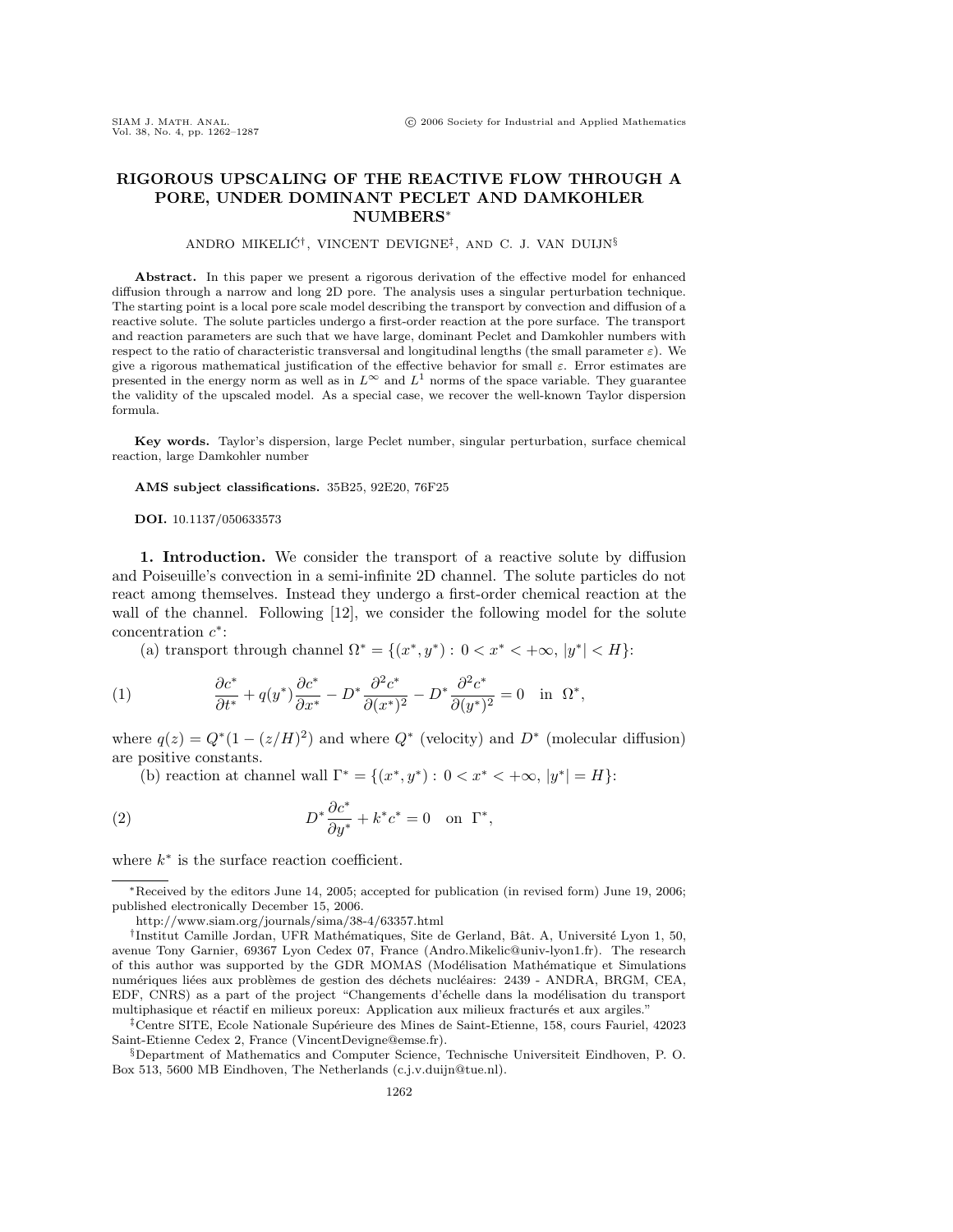The natural way of analyzing this problem is to introduce appropriate scales. This requires characteristic or reference values for the parameters and variables involved. The obvious transversal length scale is  $H$ . For all other quantities we use reference values denoted by the subscript  $R$ . Setting

(3) 
$$
c = \frac{c^*}{\hat{c}_R}
$$
,  $x = \frac{x^*}{L_R}$ ,  $y = \frac{y^*}{H}$ ,  $t = \frac{t^*}{T_R}$ ,  $Q = \frac{Q^*}{Q_R}$ ,  $D = \frac{D^*}{D_R}$ ,  $k = \frac{k^*}{k_R}$ ,

where  $L_R$  is the "observation distance," we obtain the dimensionless equations

(4) 
$$
\frac{\partial c}{\partial t} + \frac{Q_R T_R}{L_R} Q(1 - y^2) \frac{\partial c}{\partial x} - \frac{D_R T_R}{L_R^2} D \frac{\partial^2 c}{\partial x^2} - \frac{D_R T_R}{H^2} D \frac{\partial^2 c}{\partial y^2} = 0 \text{ in } \Omega
$$

and

(5) 
$$
-\frac{DD_R}{Hk_R}\frac{\partial c}{\partial y} = kc \text{ on } \Gamma,
$$

where

(6) 
$$
\Omega = (0, +\infty) \times (-1, 1)
$$
 and  $\Gamma = (0, +\infty) \times \{-1, 1\}.$ 

The equations involve the following time scales:

$$
T_L = \text{characteristic longitudinal time scale} = \frac{L_R}{Q_R},
$$
  

$$
T_T = \text{characteristic transversal time scale} = \frac{H^2}{D_R},
$$
  

$$
T_C = \text{superficial chemical reaction time scale} = \frac{H}{k_R},
$$

and the nondimensional numbers

$$
\mathbf{Pe} = \frac{L_R Q_R}{D_R} \quad \text{(Peclet number)},
$$
\n
$$
\mathbf{Da} = \frac{L_R^2 k_R}{HD_R} \quad \text{(Damkohler number)}.
$$

In this paper we fix the reference time by setting  $T_R = T_L$ . We are going to investigate the behavior of (4)–(5) with respect to the small parameter  $\varepsilon = \frac{H}{L_R}$ . Specifically, we will derive expressions for the effective values of the dispersion coefficient and velocity, and an effective 1D transport equation for small values of  $\varepsilon$ . To carry out the analysis, we need to compare the dimensionless numbers with respect to  $\varepsilon$ . For this purpose we set

$$
\mathbf{P} \mathbf{e} = \varepsilon^{-\alpha} \quad \text{and} \quad \mathbf{D} \mathbf{a} = \varepsilon^{\beta} \quad (\alpha, \beta \text{ to be chosen later}).
$$

In the absence of chemical reactions, Taylor obtained in his well-known paper [19] an explicit expression for the enhanced diffusion originating from (1). It is known as Taylor's dispersion formula. We will recover this formula as a special case in our approach by setting  $\alpha = 1$ ,  $k = 0$  and by assuming  $Q = \mathcal{O}(1)$ . Note that

$$
\frac{T_T}{T_L} = \frac{HQ_R}{D_R} \varepsilon = \varepsilon^2 \text{ Pe} = \varepsilon \text{ (whenever } \alpha = 1).
$$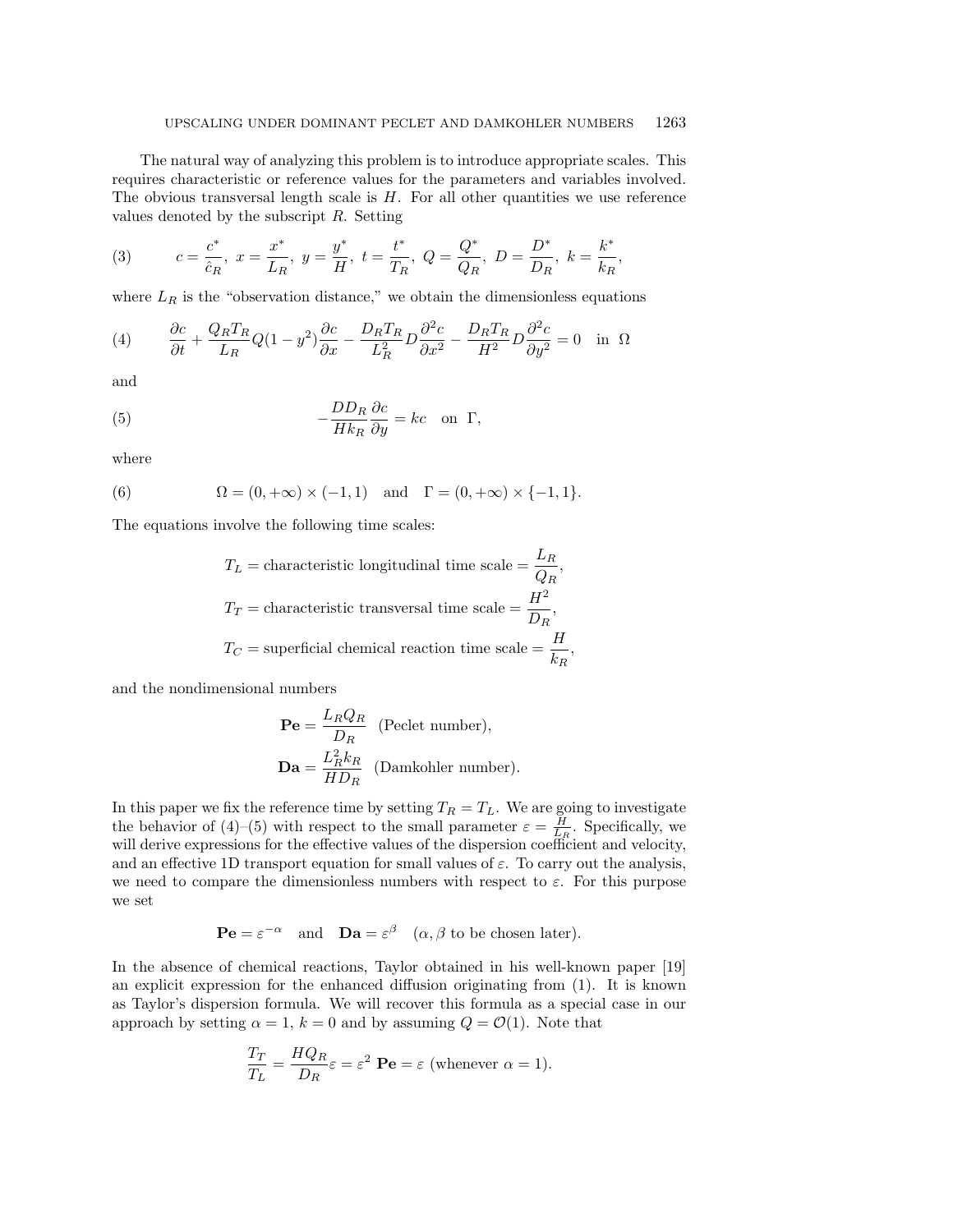Introducing the dimensionless numbers in  $(4)$ – $(5)$  and considering constant initial/ boundary conditions yields the problem

(7) 
$$
\frac{\partial c^{\varepsilon}}{\partial t} + Q(1 - y^2) \frac{\partial c^{\varepsilon}}{\partial x} = D\varepsilon^{\alpha} \frac{\partial^2 c^{\varepsilon}}{\partial x^2} + D\varepsilon^{\alpha - 2} \frac{\partial^2 c^{\varepsilon}}{\partial y^2} \text{ in } \Omega^+ \times (0, T),
$$

(8) 
$$
-D\varepsilon^{\alpha-2}\frac{\partial c^{\varepsilon}}{\partial y} = -D\frac{1}{\varepsilon^2 \mathbf{P} \mathbf{e}}\frac{\partial c^{\varepsilon}}{\partial y} = k\frac{\mathbf{D} \mathbf{a}}{\mathbf{P} \mathbf{e}}c^{\varepsilon} = k\varepsilon^{\alpha+\beta}c^{\varepsilon} \text{ on } \Gamma^+ \times (0,T),
$$

(9) 
$$
c^{\varepsilon}(x, y, 0) = 1 \text{ for } (x, y) \in \Omega^{+},
$$

(10) 
$$
c^{\varepsilon}(0, y, t) = 0 \text{ for } (y, t) \in (0, 1) \times (0, T),
$$

(11) 
$$
\frac{\partial c^{\varepsilon}}{\partial y}(x,0,t) = 0 \text{ for } (x,t) \in (0,+\infty) \times (0,T).
$$

The latest condition results from the y-symmetry of the solution. Further

$$
\Omega^{+} = (0, +\infty) \times (0, 1), \quad \Gamma^{+} = (0, +\infty) \times \{1\},
$$

and  $T$  is an arbitrarily chosen positive number.

We study the behavior of this problem as  $\varepsilon \searrow 0$ , while keeping the coefficients Q, D, and k all  $\mathcal{O}(1)$ . The most interesting case results when  $\alpha + \beta = 0$  and  $0 \leq \alpha < 2$ , because then chemistry balances with flow in the limit as  $\varepsilon \searrow 0$ . Consequently, we shall restrict our attention to this situation.

In this paper we prove that the correct upscaling of  $(7)$ – $(11)$  gives the 1D parabolic problem

(EFF)  

$$
\begin{cases}\n\partial_t c + Q \left(\frac{2}{3} + \frac{4k}{45D} \varepsilon^{2-\alpha}\right) \partial_x c + k \left(1 - \frac{k}{3D} \varepsilon^{2-\alpha}\right) c \\
= \left(D\varepsilon^{\alpha} + \frac{8}{945} \frac{Q^2}{D} \varepsilon^{2-\alpha}\right) \partial_{xx} c \text{ in } (0, +\infty) \times (0, T), \\
c|_{x=0} = 0, \ c|_{t=0} = 1, \ \partial_x c \in L^2((0, +\infty) \times (0, T)).\n\end{cases}
$$

We note that for  $k = 0$  and  $\alpha = 1$  this is exactly the effective model of Taylor [19].

What is known concerning the derivation of the effective problem (EFF), with or without chemical reactions? Below we give a short overview.

• In the absence of chemical reactions, Aris [1] presented a formal derivation using the method of moments.

• For the probabilistic justification of the Taylor dispersion, in the absence of chemical reactions, we refer to the lecture notes by Caflisch and Rubinstein [4]. This approach does not give an error estimate for the approximation.

• There have been numerous attempts to give a rigorous justification for the approximation in the absence of chemical reactions. The most convincing is the near rigorous derivation using the center manifold theory by Mercer and Roberts [13]. In this paper the initial value problem is studied and the Fourier transform with respect to x is applied. The center manifold theory is applied to obtain effective equations at various orders, however, without addressing the fact that one is dealing with an infinite dimensional case.

• Flow with chemistry, as described by (2), is considered by Paine, Carbonell, and Whitaker [15], who use the "single-point" closure schemes of turbulence modeling by Launder to obtain a closed model for the averaged concentration.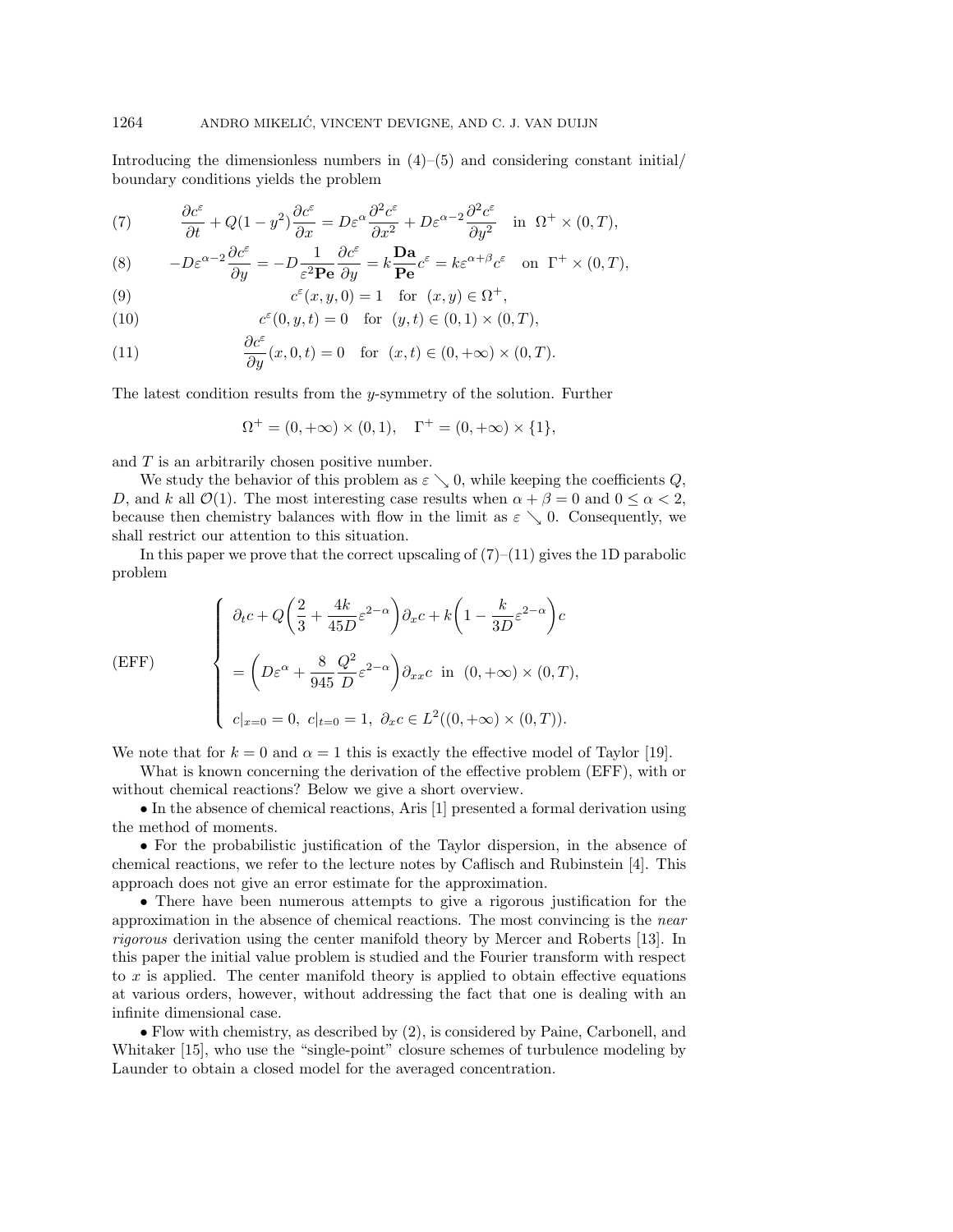These studies do not provide a rigorous mathematical derivation of the Taylor dispersion formula, and in the presence of the chemical reactions it is even not clear how to average the problem.

It should be noted that the real interest is in deriving dispersion equations for reactive flows through porous media. If we consider a porous medium comprising a bundle of capillary tubes, then we arrive at our problem. The disadvantage is that a bundle of capillary tubes represents a geometrically oversimplified model of a porous medium. Nevertheless, there is considerable insight to be gained from the analysis of our model problem.

Our technique is strongly motivated by the paper by Rubinstein and Mauri [18], where effective dispersion and convection in porous media is studied using the homogenization approach. Their analysis is based on a hierarchy of time scales. In setting up the dimensionless equations, we followed their approach. To our knowledge, the only rigorous result concerning effective dispersion in porous media in the presence of high Peclet numbers (no chemistry) and with the characteristic transport time scale is given in the recent paper by Bourgeat, Jurak, and Piatnitski [3]. Their approach uses regular solutions with compatible data for the underlying linear transport equation. They assume a high order compatibility between the initial and boundary data, involving derivatives up to order five. They construct a smooth solution of the linear transport equation, add the appropriate boundary layer and initial layer, and add the correction due to the perturbation of the mean flow. The effective solution obtained in this way is an  $H^1$ -approximation of order  $\varepsilon$  and an  $L^2$ -approximation of order  $\varepsilon^2$ . However, in problems involving chemistry, one often encounters a jump between the initial value of the concentration and its value imposed at the injection boundary  $x = 0$ . This is also the case in the experiment described by Taylor [19].

Averaging the concentration in a tube with dissolution/precipitation occurring on the wall and with  $\mathbf{Pe} = \mathcal{O}(1)$  is considered in [5].

For bounds on convection enhanced diffusion in porous media we refer to the work of Fannjiang, Papanicolaou, Zhikov, Kozlov, and Piatnitski. We do not give specific references because there is such an enormous number of papers on the subject. A detailed review of known results on the derivation of the effective equations of motion for the mean concentration, in the case of general heterogeneous media and transport velocities, is given in [11]. There one finds the rigorous homogenization theory for the spatio-temporal periodic velocity fields. However, in [11], the reference time is set to be the characteristic diffusion time, contrary to the choice made in [3] and the choice we have made. The case with chemical reactions, but in the absence of the transport, is considered in [2].

We note that our results also cover the case when the physical parameters result in large Peclet and small Damkohler numbers. This follows by setting  $k = 0$ , yielding Taylor's effective equation. In fact the effective equation (20) remains valid; only the effective terms representing the surface reaction are smaller and less important.

The plan of the paper is the following. In section 2 we study the homogenized problem. It turns out that it has an explicit solution having the form of a moving Gaussian, just as the 1D boundary layers of parabolic equations, when viscosity goes to zero (see [9]). Its behavior with respect to  $\varepsilon$  and t is singular.

In section 3 we give a justification of a lower order approximation, using a simple energy argument. In fact this approximation does not use Taylor's dispersion formula and gives an error of the same order in  $L^{\infty}(L^2)$  as the solution to the linear transport equation.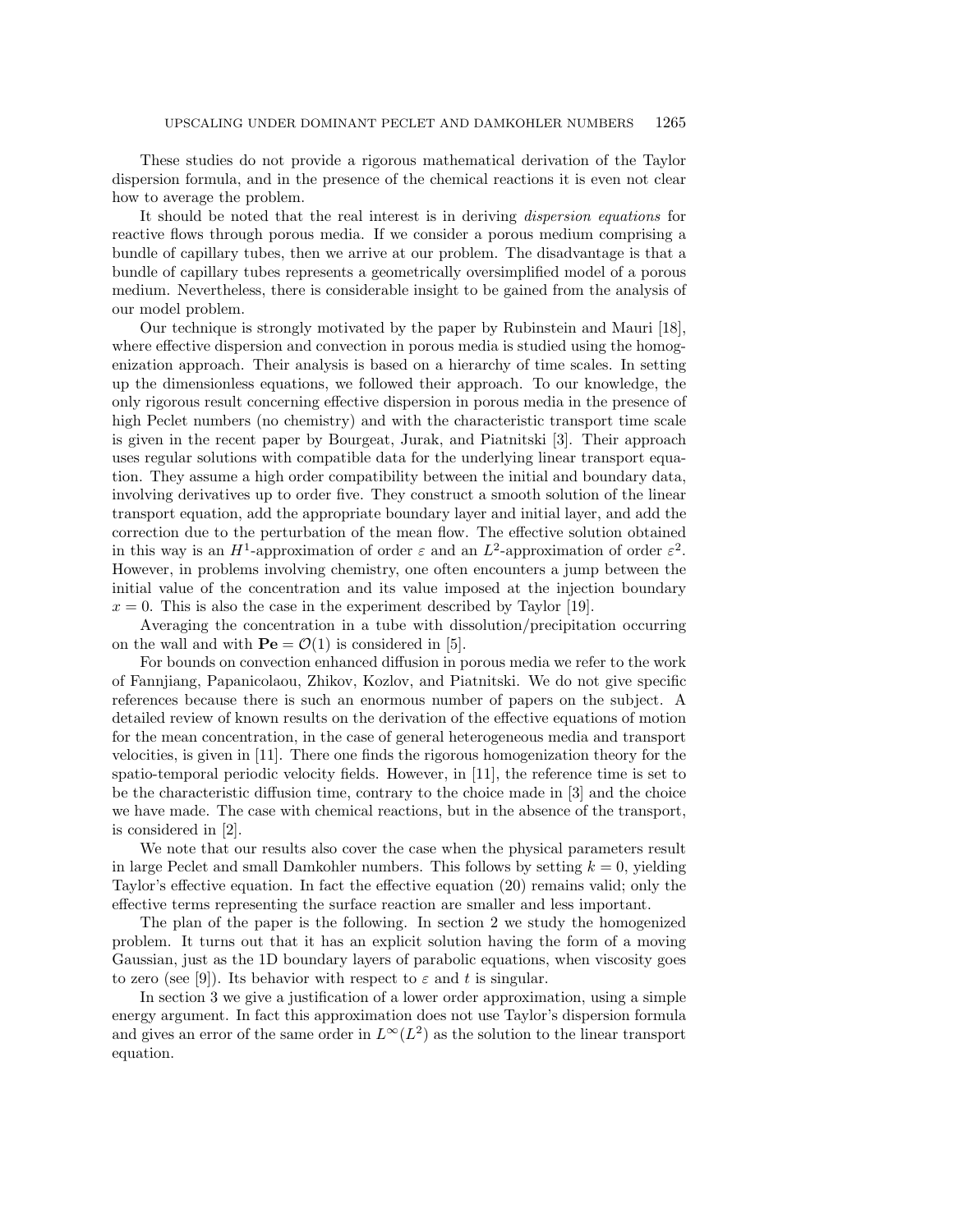In section 4 we give a formal derivation of the upscaled problem (EFF), using the approach proposed in [18].

The construction of the spatial boundary layer that takes care of the injection boundary is carried out in section 5.

Then in sections 6 and 7 we prove that the effective concentration satisfying the corresponding 1D parabolic problem, with Taylor's diffusion coefficient and the reactive correction, is an approximation in  $L^{\infty}(L^2)$  and in  $L^{\infty}(L^{\infty})$  to the actual physical concentration.

To satisfy the curiosity of the reader not familiar with singular perturbation techniques, we give here the simplified version of the results stated in Theorems 5–7 from section 7. For simplicity, we compare only the physical concentration  $c^{\varepsilon}$  with c. Keeping the correction terms is necessary to have the same precision as stated in the theorems. Throughout the paper  $H(x)$  denotes Heaviside's function

(12) 
$$
H(x) = 1, \ x > 0, \quad H(x) = 0, \ x \le 0.
$$

Furthermore, using elementary parabolic theory one concludes that problem  $(7)$ – $(11)$ has a unique bounded variational solution  $c^{\epsilon}$ , with square integrable derivatives in x and y. Furthermore,  $c^{\varepsilon}$  belongs to  $C^{\infty}$  for  $x > 0$  and stabilizes to 1 exponentially fast when  $x \to \infty$ .

THEOREM 1. Let c be the unique solution of (EFF) and let  $\Omega_K = (0, K) \times (0, 1)$ ,  $K > 0$ . Then we have

(13) 
$$
||t^3(c^{\varepsilon}-c)||_{L^{\infty}(0,T;L^1(\Omega_K))} \leq C\varepsilon^{2-\alpha},
$$

$$
(14) \qquad \|t^3(c^{\varepsilon}-c)\|_{L^{\infty}(0,T;L^2(\Omega_K))} \leq C\big(\varepsilon^{2-5\alpha/4}H(1-\alpha)+\varepsilon^{3/2-3\alpha/4}H(\alpha-1)\big),
$$

(15)  $||t^3 \partial_y c^{\varepsilon}||_{L^2(\Omega_K \times (0,T))} \leq C \left( \varepsilon^{2-5\alpha/4} H(1-\alpha) + \varepsilon^{3/2-3\alpha/4} H(\alpha-1) \right),$ 

$$
(16) \qquad \|t^3\partial_x(c^\varepsilon - c)\|_{L^2(\Omega_K \times (0,T))} \le C\big(\varepsilon^{2-7\alpha/4}H(1-\alpha) + \varepsilon^{3/2-5\alpha/4}H(\alpha-1)\big).
$$

Note that c has disappeared in estimate  $(15)$  since it is only x and t dependent. This estimate is superior to estimate (16) because of the large  $\mathcal{O}(\varepsilon^{\alpha-2})$  transversal diffusivity.

THEOREM 2. Let c be the unique solution of  $(EFF)$ . Then there exists a linear combination  $\mathcal{C}_{cor}(x, y, t, \varepsilon)$  of products between polynomials in y and derivatives of c up to order 3, such that

$$
(17) \t\t\t ||t^3(c^{\varepsilon} - c - \mathcal{C}_{cor})||_{L^{\infty}((0,T)\times\Omega^+)} \leq \begin{cases} C\varepsilon^{4-7\alpha/2-\delta} & \forall \delta > 0 \text{ if } \alpha < 1, \\ C\varepsilon^{3/2-\alpha-\delta} & \forall \delta > 0 \text{ if } \alpha \geq 1. \end{cases}
$$

COROLLARY 1. Let  $\alpha = 1$  and  $k = 0$ , as in Taylor's case. Then we have

(18) 
$$
\|t^3(c^{\varepsilon}-c-\mathcal{C}_{cor})\|_{L^{\infty}((0,T)\times\Omega^+)} \leq C\varepsilon^{1/2-\delta} \quad \forall \delta > 0,
$$

(19) 
$$
||t^3(c^{\varepsilon}-c)||_{L^{\infty}(0,T;L^1(\Omega_K))} \leq C\varepsilon.
$$

The expression  $\mathcal{C}_{cor}(x, y, t, \varepsilon)$  is given explicitly in Theorem 7 of section 7. Our result could be stated in dimensional form as follows.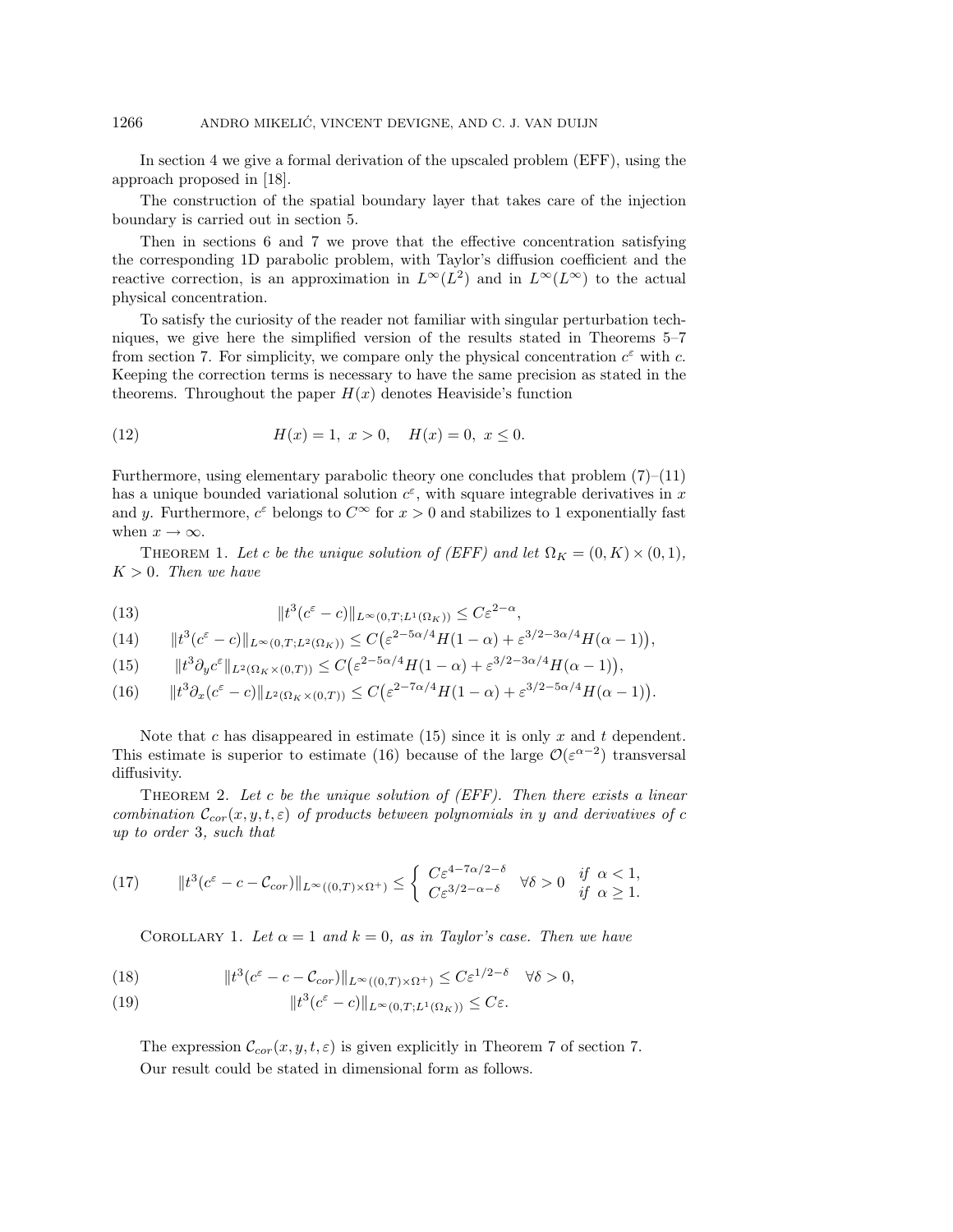THEOREM 3. Let us suppose that  $L_R > \max\{D_R/Q_R, Q_R H^2/D_R, H\}$ . Then the upscaled dimensional approximation to  $(1)$ ,  $(2)$  reads

(20)  
\n
$$
\frac{\partial c^{*,eff}}{\partial t^*} + \left(\frac{2}{3} + \frac{4}{45}\mathbf{D}\mathbf{a}_T\right)Q^*\frac{\partial c^{*,eff}}{\partial x^*} + \frac{k^*}{H}\left(1 - \frac{1}{3}\mathbf{D}\mathbf{a}_T\right)c^{*,eff}
$$
\n
$$
= D^*\left(1 + \frac{8}{945}\mathbf{P}\mathbf{e}_T^2\right)\frac{\partial^2 c^{*,eff}}{\partial (x^*)^2},
$$

where  $\mathbf{Pe}_T = \frac{Q^*H}{D^*}$  is the transversal Peclet number and  $\mathbf{Da}_T = \frac{k^*H}{D^*}$  is the transversal Damkohler number.

We conclude this section by noting that in the known literature on boundary layers for parabolic regularization, the transport velocity is assumed to be zero at the injection boundary (see [7]). Hence our result extends the existing framework.

One could try to get even higher order approximations. Unfortunately, our procedure then leads to higher order differential operators and it is not clear if they are easy to handle. In the absence of the boundaries, higher order terms were determined in [13] using the program REDUCE.

**2. Study of the upscaled diffusion-convection equation on the half-line.** For  $\overline{Q}, \overline{D}, \varepsilon > 0$  and  $\overline{k} \geq 0$ , we consider the problem

(21) 
$$
\begin{cases} \partial_t u + \overline{Q} \partial_x u + \overline{k} u = \gamma \overline{D} \partial_{xx} u \text{ in } (0, +\infty) \times (0, T), \\ \partial_x u \in L^2((0, +\infty) \times (0, T)), \\ u(x, 0) = 1 \text{ in } (0, +\infty), \quad u(0, t) = 0 \text{ at } x = 0. \end{cases}
$$

The unique solution is given by the explicit formula

(22) 
$$
u(x,t) = e^{-\bar{k}t} \left( 1 - \frac{1}{\sqrt{\pi}} \left[ e^{\frac{Qx}{\gamma D}} \int_{\frac{x+tQ}{2\sqrt{\gamma Dt}}}^{+\infty} e^{-\eta^2} d\eta + \int_{\frac{x-tQ}{2\sqrt{\gamma Dt}} }^{+\infty} e^{-\eta^2} d\eta \right] \right).
$$

This expression allows us to find the exact behavior of u with respect to  $\gamma$ . Note that for  $\alpha \in [0,1]$ , we will set  $\gamma = \varepsilon^{\alpha}$ ; for  $\alpha \in [1,2)$ , we choose  $\gamma = \varepsilon^{2-\alpha}$ . The derivatives of  $u$  are found using Maple, and then their norms are estimated. Since the procedure is standard, we do not give the details. In more general situations, there are no explicit solutions and these estimates could be obtained using the technique and results from [9].

By the maximum principle we have

$$
(23) \t\t\t 0 \le u(x,t) \le 1.
$$

We first estimate the difference between  $\chi_{\{x>\bar{Q}t\}}$  and u.

Lemma 1. Function u satisfies the estimates

(24) 
$$
\int_0^\infty |e^{-\bar{k}t}\chi_{\{x>\bar{Q}t\}} - u(t,x)| dx = 3\sqrt{\gamma\bar{D}t}e^{-\bar{k}t} + C\gamma,
$$

(25) 
$$
\|e^{-\bar{k}t}\chi_{\{x>\bar{Q}t\}}-u\|_{L^{\infty}(0,T;L^p((0,+\infty)))}\leq C\gamma^{1/(2p)} \quad \forall p\in(1,+\infty).
$$

For the derivatives of  $u$  we have the following.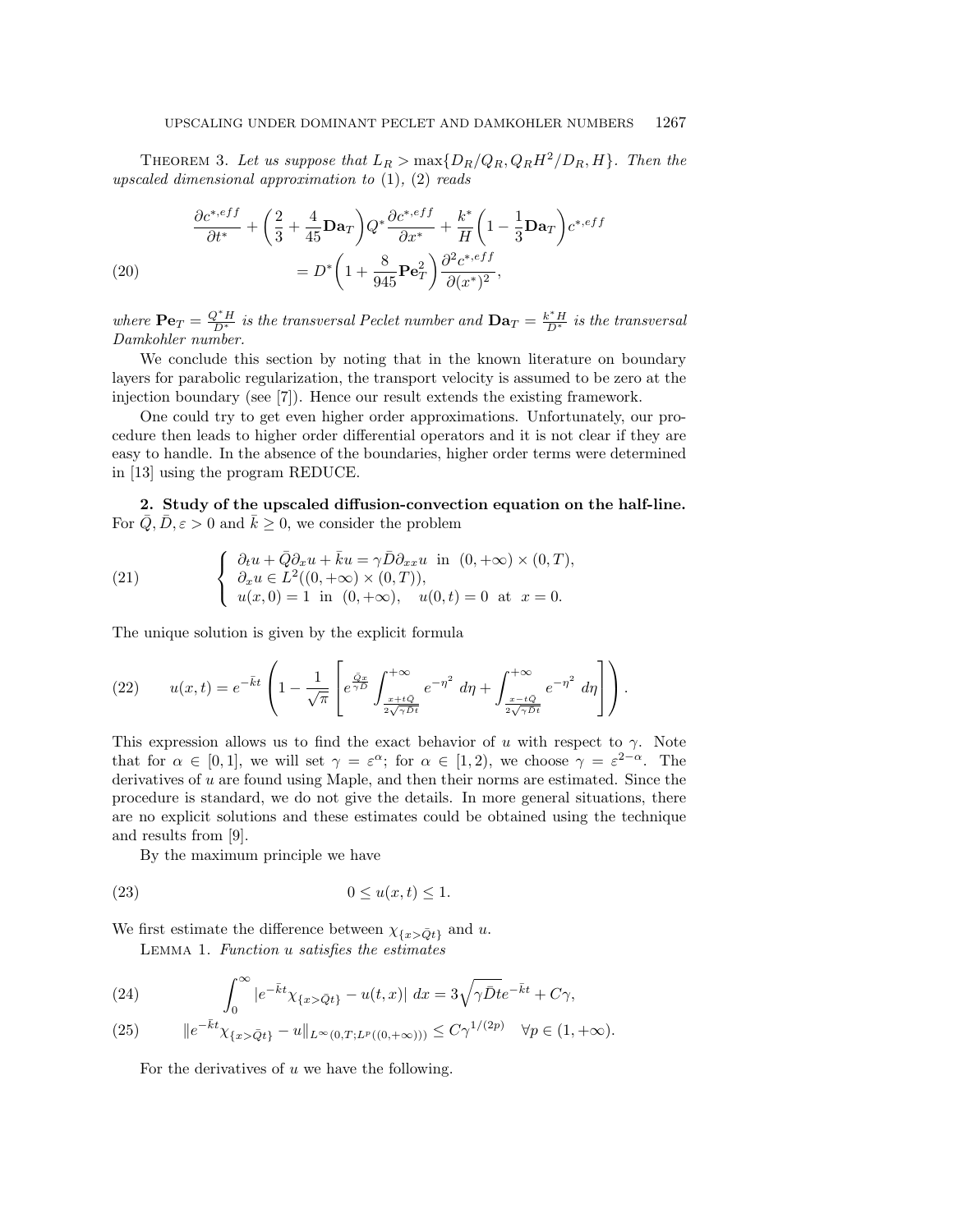LEMMA 2. Let  $\zeta$  be defined by

(26) 
$$
\zeta(t) = \begin{cases} \left(\frac{t}{\bar{D}\gamma}\right)^r & \text{for } 0 \le t \le \bar{D}\gamma, \\ 1 & \text{otherwise,} \end{cases}
$$

with  $r \geq q \geq 1$ . Then

$$
(27) \qquad \|\zeta(t)(|\partial_t u|+|\partial_x u|)\|_{L^q((0,T)\times(0,+\infty))}\leq C(\gamma\bar D)^{\min\{1/(2q)-1/2,2/q-1\}},\ \ q\neq 3,
$$

(28) 
$$
\|\zeta(t)(|\partial_t u| + |\partial_x u|)\|_{L^3((0,T)\times(0,+\infty))} \leq C\bigg((\gamma \bar{D})^{-1} \log\bigg(\frac{1}{\gamma \bar{D}}\bigg)\bigg)^{1/3}.
$$

Next we estimate the second-order derivatives. LEMMA 3. Let  $\zeta$  be defined by (26). Then

$$
\|\zeta(t)u_{tt}\|_{L^q((0,T)\times(0,+\infty))} + \|\zeta(t)u_{tx}\|_{L^q((0,T)\times(0,+\infty))} + \|\zeta(t)u_{xx}\|_{L^q((0,T)\times(0,+\infty))}
$$
  
(29) 
$$
\leq C_q(\gamma\bar{D})^{\min\{1/(2q)-1,2/q-2\}}, q \neq 3/2,
$$

$$
\|\zeta(t)u_{tt}\|_{L^{3/2}((0,T)\times(0,+\infty))} + \|\zeta(t)u_{tx}\|_{L^{3/2}((0,T)\times(0,+\infty))} + \|\zeta(t)u_{xx}\|_{L^{3/2}((0,T)\times(0,+\infty))}
$$
  
(30)  

$$
\leq C\left((\gamma\bar{D})^{-1}\log\left(\frac{1}{\gamma\bar{D}}\right)\right)^{2/3}.
$$

For the third-order derivatives we have the following. LEMMA 4. Let  $\zeta$  be defined by (26). Then

(31) 
$$
\|\partial_{xxx}(\zeta(t)u)\|_{L^q((0,T)\times(0,+\infty))} + \|\zeta(t)\partial_{xxt}u\|_{L^q((0,T)\times(0,+\infty))} + \|\zeta(t)\partial_{xtt}u\|_{L^q((0,T)\times(0,+\infty))} \leq C_q(\gamma\bar{D})^{2/q-3}, q>1,
$$

(32) 
$$
\|\partial_{xxx}(\zeta(t)u)\|_{L^1((0,T)\times(0,+\infty))} + \|\zeta(t)\partial_{xxt}u\|_{L^1((0,T)\times(0,+\infty))} \n+ \|\zeta(t)\partial_{xtt}u\|_{L^1((0,T)\times(0,+\infty))} \leq C_1(\gamma\bar{D})^{-1}\log\frac{1}{\gamma\bar{D}}.
$$

**3.** A simple  $L^2$  error estimate. The simplest way to average problem  $(7)$ – $(11)$ is to take the mean value with respect to y. Assuming that the mean of the product is the product of the means, which is in general wrong, we get the following problem for the "averaged" concentration  $c_0^{eff}(x,t)$ :

(33) 
$$
\begin{cases} \frac{\partial c_0^{eff}}{\partial t} + \frac{2Q}{3} \frac{\partial c_0^{eff}}{\partial x} + kc_0^{eff} = \varepsilon^{\alpha} D \frac{\partial c_0^{eff}}{\partial x^2} \text{ in } (0, +\infty) \times (0, T), \\ \partial_x c_0^{eff} \in L^2((0, +\infty) \times (0, T)), \quad c_0^{eff}|_{t=0} = 1, \quad c_0^{eff}|_{x=0} = 0. \end{cases}
$$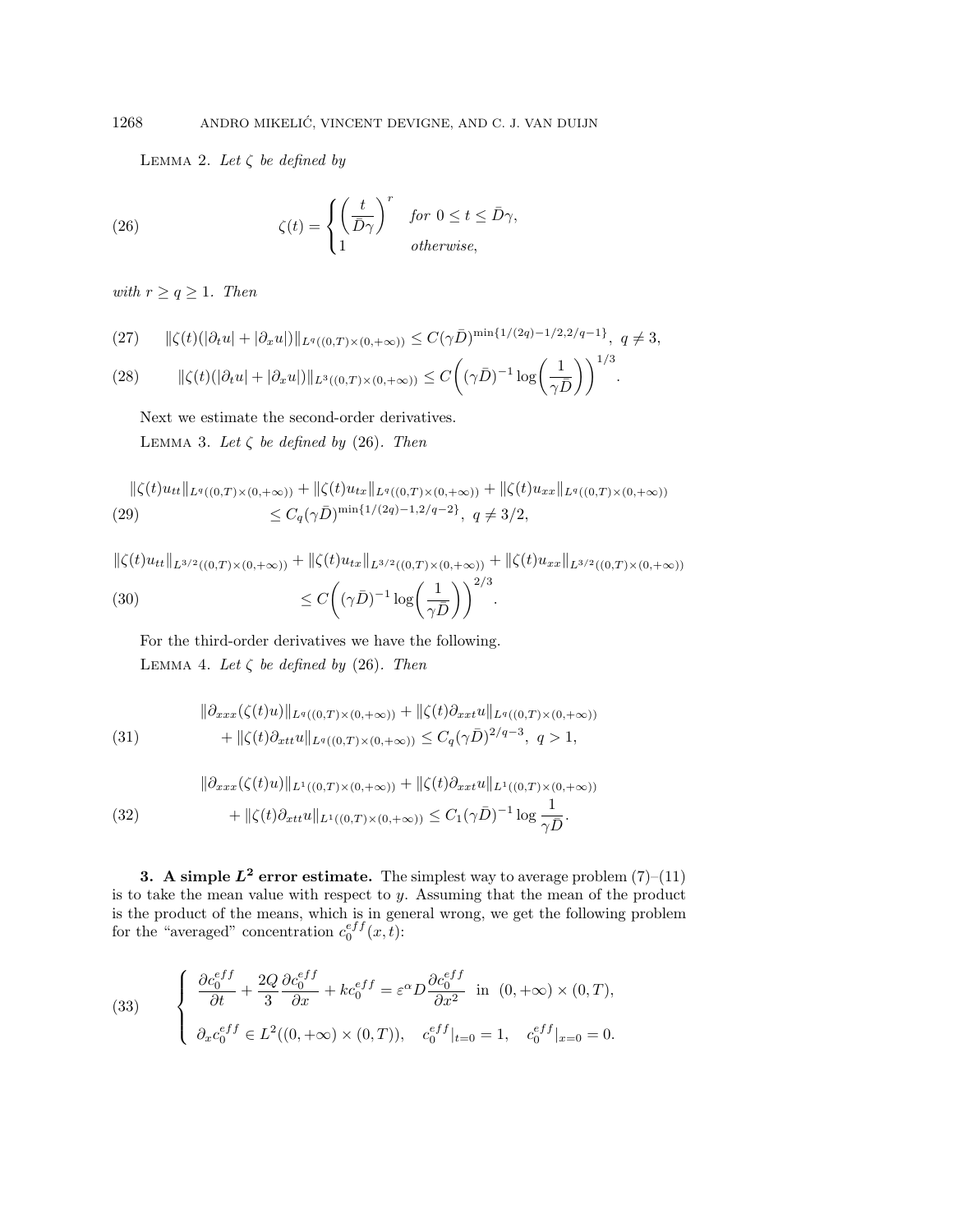This is problem (21) with  $\tilde{Q} = \frac{2}{3}Q$ ,  $\bar{k} = k$ , and  $\bar{D} = D$ . The small parameter  $\gamma$  is equal to  $\varepsilon^{\alpha}$ . For convenience we introduce the operator

(34) 
$$
\mathcal{L}^{\varepsilon}(w) := \frac{\partial w}{\partial t} + Q(1 - y^2) \frac{\partial w}{\partial x} - D\varepsilon^{\alpha} \left( \frac{\partial^2 w}{\partial x^2} + \varepsilon^{-2} \frac{\partial^2 w}{\partial y^2} \right).
$$

 $(7)-(11)$  are written as

(35) 
$$
\mathcal{L}^{\varepsilon}(c^{\varepsilon}) = 0 \quad \text{in} \ \Omega^{+} \times (0, T),
$$

(36) 
$$
c^{\varepsilon}(0, y, t) = 0
$$
 on  $(0, 1) \times (0, T)$ ,

(37) 
$$
\partial_y c^{\varepsilon}(x,0,t) = 0 \quad \text{on } (0,+\infty) \times (0,T),
$$

(38) 
$$
-D\varepsilon^{\alpha-2}\partial_y c^{\varepsilon}(x,1,t) = kc^{\varepsilon}(x,1,t) \quad \text{on } (0,+\infty) \times (0,T),
$$

(39) 
$$
c^{\varepsilon}(x, y, 0) = 1
$$
 on  $(0, +\infty) \times (0, 1)$ .

We want to approximate  $c^{\varepsilon}$  by  $c_0^{eff}$ . For this purpose we write

(40) 
$$
\mathcal{L}^{\varepsilon}(c_0^{eff}) = -kc_0^{eff} + Q\partial_x c_0^{eff} (1/3 - y^2) = R^{\varepsilon},
$$

$$
\mathcal{L}^{\varepsilon}(c^{\varepsilon} - c_0^{eff}) = -R^{\varepsilon} \text{ in } \Omega^{+} \times (0, T), \text{ and}
$$

(41) 
$$
-D\varepsilon^{\alpha-2}\partial_y(c^{\varepsilon}(x,1,t)-c_0^{eff})=kc^{\varepsilon}(x,1,t) \text{ on } (0,+\infty)\times(0,T),
$$

and we have the following useful estimate.

PROPOSITION 1. Let  $\Psi(x) = 1/(x + 1)$  and let  $g^{\varepsilon}$ ,  $\xi_0^{\varepsilon}$ , and  $R^{\varepsilon}$  be measurable functions satisfying

(42) 
$$
\Psi g^{\varepsilon} \in H^{1}(\Omega^{+} \times (0, T)), \Psi \xi_{0}^{\varepsilon} \in L^{2}(\Omega^{+}), \text{ and } \Psi R^{\varepsilon} \in L^{2}(\Omega^{+} \times (0, T)).
$$

Furthermore, let  $\xi \in L^{\infty}(\Omega^{+} \times (0,T)), \ \Psi \xi \in C([0,T]; L^{2}(\Omega^{+})), \ \Psi \nabla_{x,y} \xi \in L^{2}(\Omega^{+} \times$  $(0,T)$ <sup>2</sup> be a solution of the initial/boundary problem

(43) 
$$
\mathcal{L}^{\varepsilon}(\xi) = -R^{\varepsilon} \quad in \quad \Omega^{+} \times (0,T); \quad \partial_{y}\xi|_{y=0} = 0 \quad on \quad (0, +\infty) \times (0,T),
$$

(44) 
$$
-D\varepsilon^{\alpha-2}\partial_y\xi|_{y=1} = k\xi|_{y=1} + g^\varepsilon|_{y=1} \quad on \quad (0, +\infty) \times (0, T),
$$

(45) 
$$
\xi|_{t=0} = \xi_0^{\varepsilon}
$$
 on  $\Omega^+$  and  $\xi|_{x=0} = 0$  on  $(0,1) \times (0,T)$ .

Then we have the energy estimate

$$
\mathcal{E}(\xi, t) = \frac{1}{2} \int_{\Omega^{+}} \Psi(x)^{2} \xi^{2}(t) \, dxdy + \frac{D}{2} \varepsilon^{\alpha} \int_{0}^{t} \int_{\Omega^{+}} \Psi(x)^{2} \times \left\{ \varepsilon^{-2} |\partial_{y}\xi|^{2} + |\partial_{x}\xi|^{2} \right\} dxdy d\tau + k \int_{0}^{t} \int_{0}^{+\infty} \xi^{2} |_{y=1} \Psi^{2}(x) \, dxd\tau
$$
  

$$
\leq - \int_{0}^{t} \int_{\Omega^{+}} \Psi(x)^{2} R^{\varepsilon} \xi \, dxdy d\tau - \int_{0}^{t} \int_{0}^{+\infty} g^{\varepsilon} |_{y=1} \xi |_{y=1} \Psi^{2}(x) \, dxd\tau
$$
  
(46) 
$$
+ 2D \varepsilon^{\alpha} \int_{0}^{t} \int_{\Omega^{+}} \Psi(x)^{2} \xi^{2} \, dxdy d\tau + \frac{1}{2} \int_{\Omega^{+}} \Psi(x)^{2} (\xi_{0}^{\varepsilon})^{2} \, dxdy.
$$

*Proof.* We test (43)–(45) by  $\Psi^2(x)\xi$  to obtain

$$
\frac{1}{2} \int_{\Omega^+} \xi^2(t) \Psi^2(x) \ dx dy + D\varepsilon^{\alpha} \int_0^t \int_{\Omega^+} \Psi^2(x) \left\{ \varepsilon^{-2} |\partial_y \xi|^2 + |\partial_x \xi|^2 \right\} dx dy d\tau
$$

$$
+ k \int_0^t \int_0^{+\infty} \xi^2 |_{y=1} \Psi^2 \ dx d\tau \le \frac{1}{2} \int_{\Omega^+} (\xi_0^{\varepsilon})^2 \Psi^2(x) \ dx dy
$$

$$
(47) \qquad - k \int_0^t \int_0^{+\infty} (\mathcal{G}^{\varepsilon} \xi) |_{y=1} \Psi^2 \ dx d\tau - D\varepsilon^{\alpha} \int_0^t \int_{\Omega^+} \partial_x \xi \xi \partial_x \Psi^2(x) \ dx dy d\tau.
$$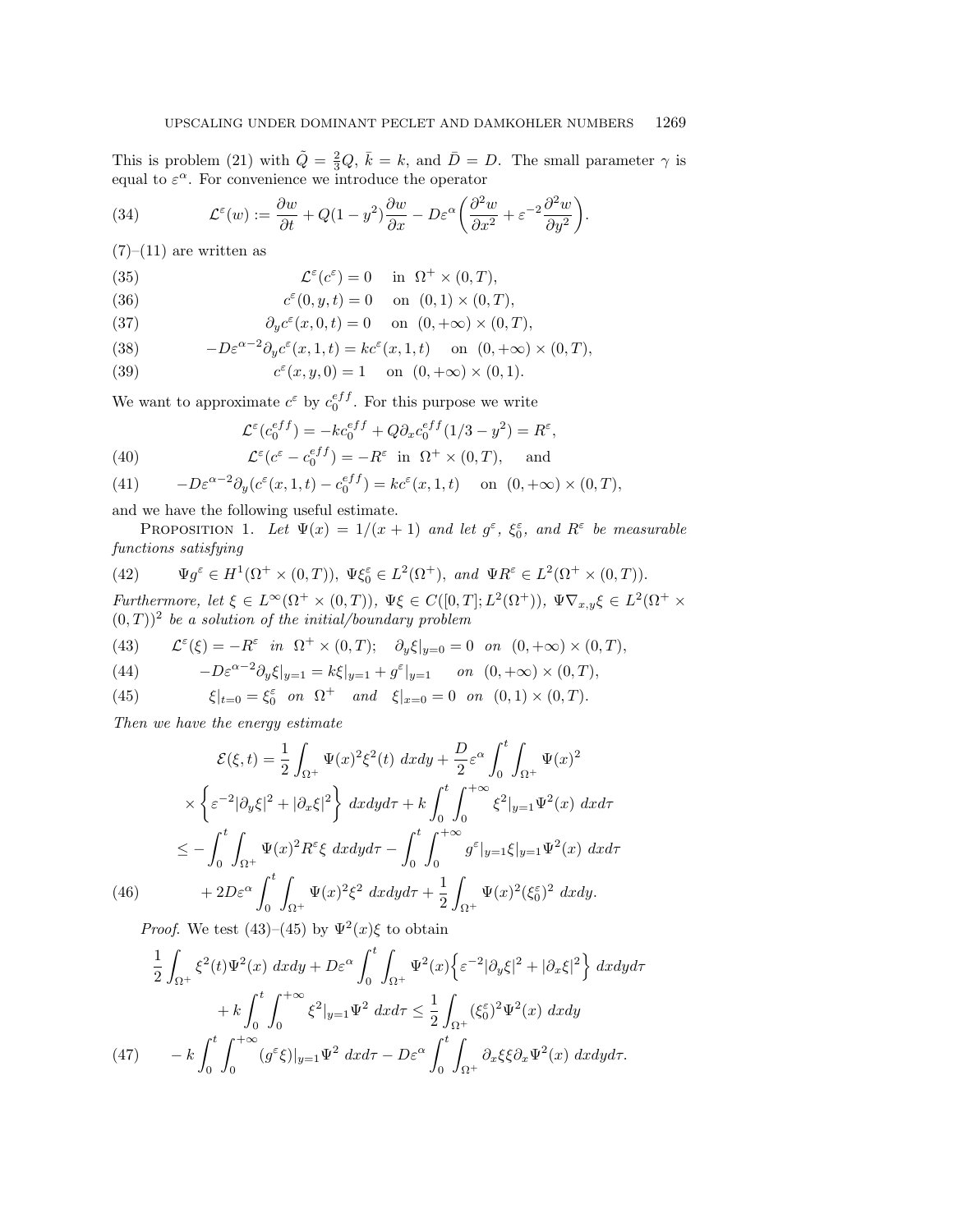Next we use

(48) 
$$
D\varepsilon^{\alpha} \int_{0}^{t} \int_{\Omega^{+}} \partial_{x} \xi \xi \partial_{x} \Psi^{2}(x) dx d\tau \leq \frac{D}{2} \varepsilon^{\alpha} \int_{0}^{t} \int_{\Omega^{+}} \Psi^{2}(x) |\partial_{x} \xi|^{2} dx dy d\tau + 2D\varepsilon^{\alpha} \int_{0}^{t} \int_{\Omega^{+}} \Psi^{2}(x) |\xi|^{2} dx dy d\tau,
$$

giving directly (46).  $\Box$ 

This simple result allows us to prove the following.

PROPOSITION 2. There exist positive constants  $C_i^F$ ,  $i = 1, 2, 3$ , such that

(49) 
$$
\|\Psi(x)(c^{\varepsilon} - c_0^{eff})\|_{L^{\infty}(0,T;L^2(\Omega^+))} \leq \varepsilon^{1-\alpha/2} \frac{F^0}{\sqrt{D}},
$$

(50) 
$$
\|\Psi(x)\partial_x(c^{\varepsilon}-c_0^{eff})\|_{L^2(0,T;L^2(\Omega^+))}\leq \varepsilon^{1-\alpha}\frac{F^0}{D},
$$

(51) 
$$
\|\Psi(x)\partial_y(c^\varepsilon-c_0^{eff})\|_{L^2(0,T;L^2(\Omega^+))}\leq\varepsilon^{2-\alpha}\frac{F^0}{D},
$$

where

(52) 
$$
F^{0} = C_{1}^{F} \|\partial_{x} c_{0}^{eff}\|_{L^{2}((0,+\infty)\times(0,T))} + C_{2}^{F} k \leq C_{3}^{F} \varepsilon^{-\alpha/4}.
$$

*Proof.* We are in the situation of Proposition 1 with  $\xi_0^{\varepsilon} = 0$  and  $g^{\varepsilon} = ke_0^{eff}$ . Consequently, for  $\xi = c^{\varepsilon} - c_0^{eff}$  we have

(53) 
$$
\mathcal{E}(\xi, t) \leq k \int_0^t \int_0^{+\infty} c_0^{eff} \left( \int_0^1 c^{\varepsilon} dy - c^{\varepsilon}|_{y=1} \right) \Psi^2 dx d\tau + 2D\varepsilon^{\alpha} \cdot \int_0^t \int_{\Omega^+} |\xi|^2 \Psi^2(x) dx dy d\tau - \int_0^t \int_{\Omega^+} Q\left(\frac{1}{3} - y^2\right) \xi \partial_x c_0^{eff} \Psi^2 dx dy d\tau.
$$

It remains to estimate the first and third terms on the right. We have

(54)  

$$
\left| \int_0^t \int_{\Omega^+} Q \partial_x c_0^{eff} \left( \frac{1}{3} - y^2 \right) \xi \Psi^2(x) \ dx dy d\tau \right|
$$

$$
= \left| \int_0^t \int_{\Omega^+} Q \partial_x c_0^{eff} \left( \frac{y}{3} - \frac{y^3}{3} \right) \partial_y \xi \Psi^2(x) \ dx dy d\tau \right|
$$

and

(55) 
$$
k \left| \int_0^t \int_0^{+\infty} c_0^{eff} \left( \int_0^1 \xi \, dy - \xi |_{y=1} \right) \Psi^2 \, dx d\tau \right|
$$
  

$$
\leq \frac{D}{8} \varepsilon^{\alpha} \int_0^t \int_{\Omega^+} \Psi^2(x) |\partial_y \xi|^2 \, dx dy d\tau + \frac{k^2}{D} \varepsilon^{2-\alpha} \int_0^t \int_0^{+\infty} (c_0^{eff})^2 \Psi^2 \, dx d\tau.
$$

Inserting  $(54)$ – $(55)$  into  $(53)$  gives

$$
\mathcal{E}(c^{\varepsilon} - c_0^{eff}, t) \le \varepsilon^{2-\alpha} \int_0^t \int_0^{+\infty} \left\{ \frac{2k^2}{D} (c_0^{eff})^2 + \frac{32}{315} \frac{Q^2}{D} (\partial_x c_0^{eff})^2 \right\} \Psi^2 \, dx d\tau
$$
\n
$$
(56) \qquad \qquad + \int_0^t \int_0^1 \int_0^{+\infty} 2D\varepsilon^{\alpha} \Psi^2(x) (c^{\varepsilon} - c_0^{eff})^2 \, dx dy d\tau,
$$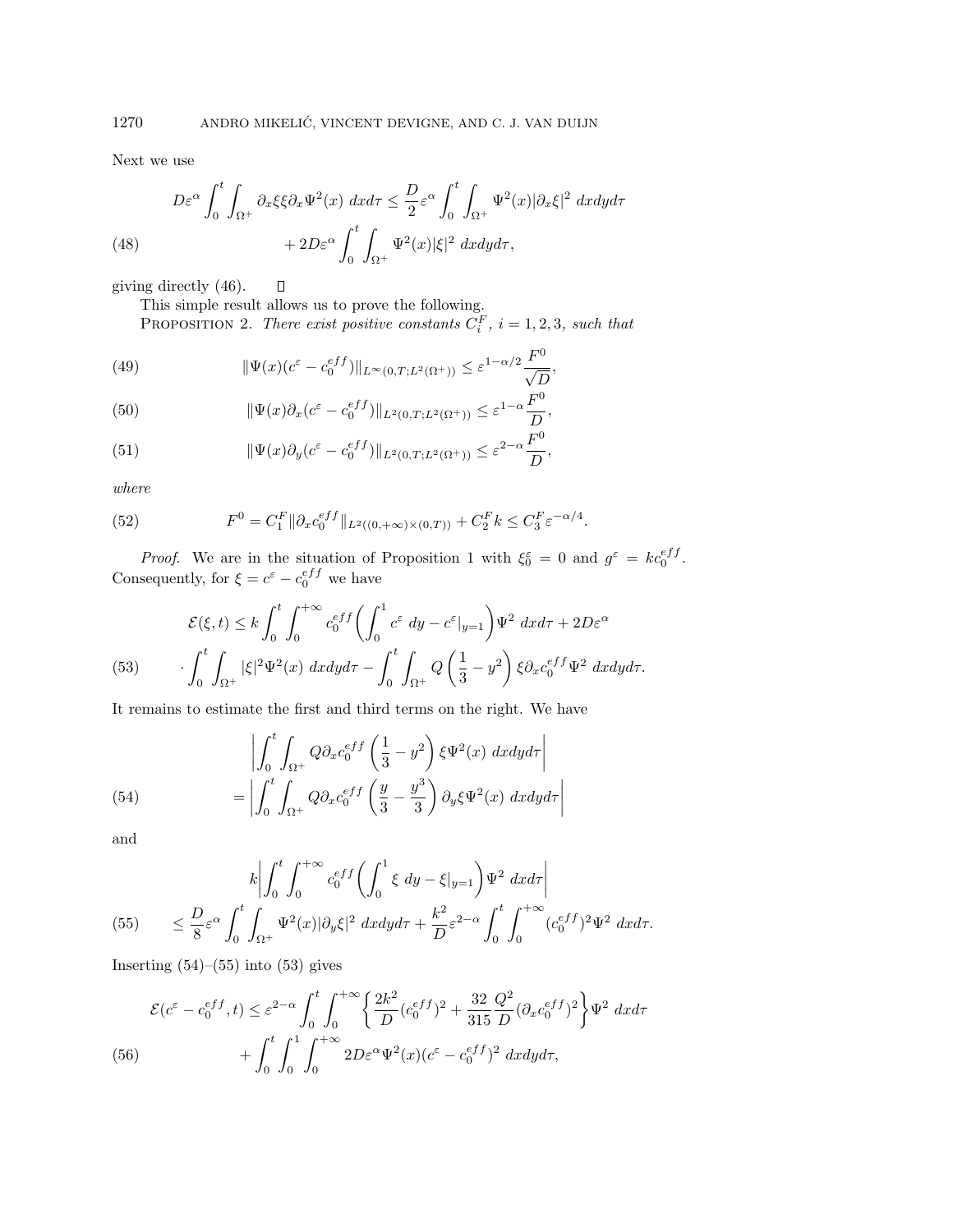and applying Gronwall's inequality results in (49)–(51).  $\Box$ 

COROLLARY 2. Let  $\Omega_K = (0, K) \times (0, 1)$ ,  $K > 0$ . Then we have

(57) 
$$
\|c^{\varepsilon} - c_0^{eff}\|_{L^{\infty}(0,T;L^2(\Omega_K))} \leq C\varepsilon^{1-3\alpha/4}.
$$

Remark 1. It is reasonable to expect  $L^1$  estimates with better powers for  $\varepsilon$ . Unfortunately, testing (40) by the regularized sign  $(c^{\varepsilon} - c_0^{eff})$  does not lead to a useful result. Hence at this stage claiming a  $\sqrt{\varepsilon}$  estimate in  $L^1$  is not justified.

*Remark* 2. There are results by Grenier  $[7]$  and Grenier and Guès  $[8]$  on singular perturbation problems. In [7] Grenier supposes that q is smooth and zero at  $x = 0$ , together with its derivatives. Such hypotheses allow better estimates.

Remark 3. For  $\alpha = 1$ , the estimates (24) and (57) imply that the functions  $\exp{-kt}\chi_{\{x>Qt\}}$  and  $c_0^{eff}$  approximate  $c^{\varepsilon}$  in  $L^{\infty}(L^2)$  with the same order given by  $C\varepsilon^{1/4}$ .

Remark 4. Estimate (57) is not useful when  $\alpha > 4/3$ .

**4. The formal 2-scale expansion leading to Taylor's dispersion.** The estimate obtained in the previous section is not satisfactory. However, it is known that the Taylor dispersion model gives a very good 1D approximation. This motivates us to derive higher precision approximations. We give a formal 2-scale asymptotic expansion to obtain Taylor's (including the chemistry) dispersion formula.

We start with the problem (35)–(39) and search for  $c^{\varepsilon}$  in the form

(58) 
$$
c^{\varepsilon} = c^{0}(x,t;\varepsilon) + \varepsilon c^{1}(x,y,t) + \varepsilon^{2} c^{2}(x,y,t) + \cdots.
$$

After introducing (58) into (35) we get

(59) 
$$
\varepsilon^{0} \Big\{ \partial_{t} c^{0} + Q(1 - y^{2}) \partial_{x} c^{0} - D \varepsilon^{\alpha - 1} \partial_{yy} c^{1} \Big\} + \varepsilon \Big\{ \partial_{t} c^{1} + Q(1 - y^{2}) \partial_{x} c^{1} - D \varepsilon^{\alpha - 1} \partial_{xx} c^{0} - D \varepsilon^{\alpha - 1} \partial_{yy} c^{2} \Big\} = \mathcal{O}(\varepsilon^{2}).
$$

To satisfy (59) for every  $\varepsilon \in (0, \varepsilon_0)$ , all coefficients in front of the powers of  $\varepsilon$  should be zero.

The problem corresponding to the  $\varepsilon^0$  is

(60) 
$$
\begin{cases}\n-D\partial_{yy}c^1 = -\varepsilon^{1-\alpha}Q\left(\frac{1}{3} - y^2\right)\partial_x c^0 - \varepsilon^{1-\alpha}\left(\partial_t c^0 + 2Q\partial_x c^0/3\right) & \text{on } (0,1), \\
\partial_y c^1 = 0 & \text{on } y = 0 \text{ and } -D\partial_y c^1 = k\varepsilon^{1-\alpha}c^0 & \text{on } y = 1\n\end{cases}
$$

for every  $(x,t) \in (0,+\infty) \times (0,T)$ . By Fredholm's alternative, this problem has a solution if and only if

(61) 
$$
\partial_t c^0 + \frac{2Q\partial_x c^0}{3} + kc^0 = 0 \quad \text{in} \ (0, L) \times (0, T).
$$

Unfortunately our initial and boundary data are incompatible, and therefore the solution to this hyperbolic equation is discontinuous. Since the asymptotic expansion for  $c^{\epsilon}$  involves derivatives of  $c^{0}$ , (61) does not suit our needs. In [3] this difficulty was overcome by assuming compatible initial and boundary data. We proceed by following an idea from [18] and suppose that

(62) 
$$
\partial_t c^0 + \frac{2Q\partial_x c^0}{3} + kc^0 = \mathcal{O}(\varepsilon) \quad \text{in} \quad (0, +\infty) \times (0, T).
$$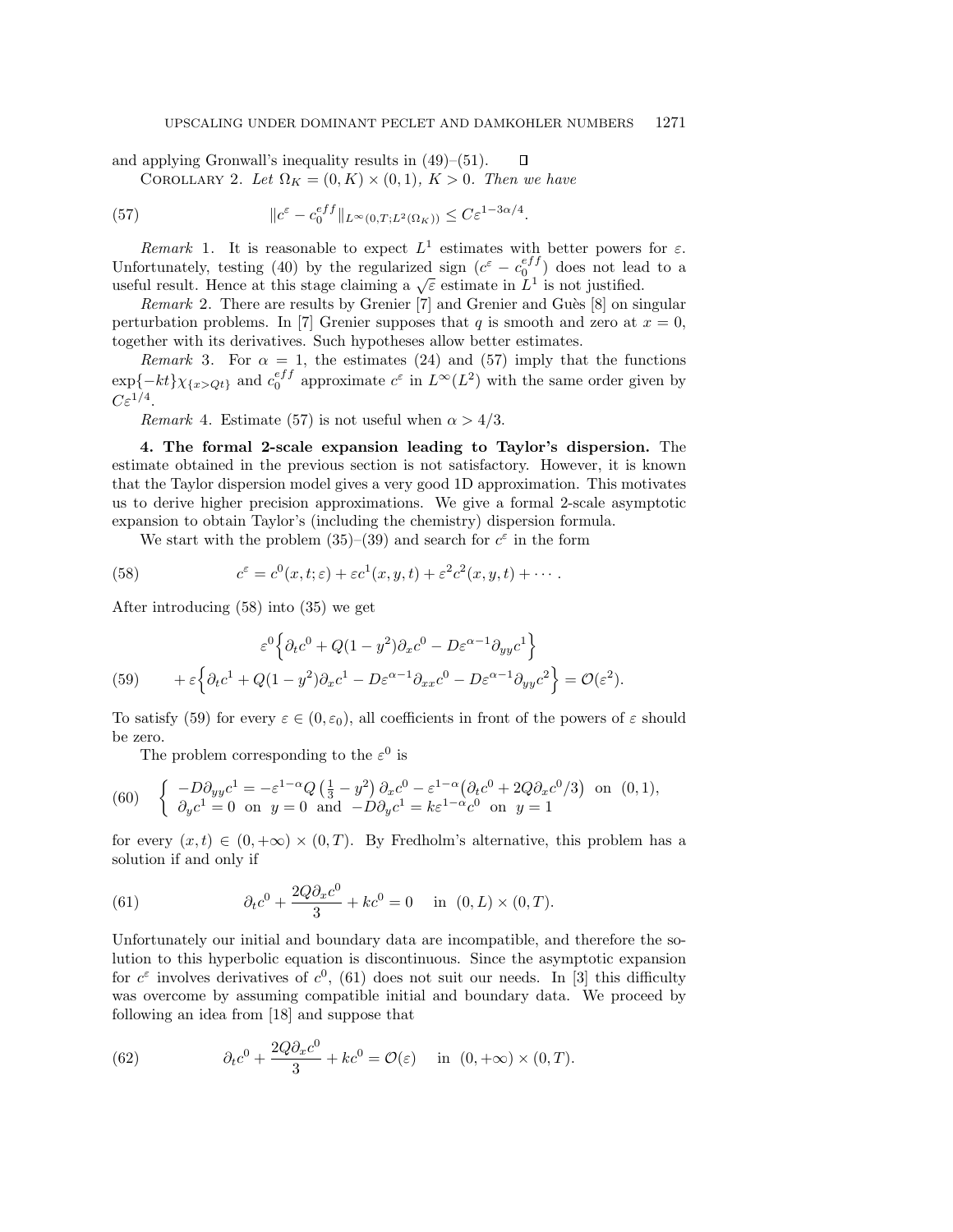This hypothesis will be justified a posteriori, after getting an equation for  $c^0$ . Combining (60) and (61) and using hypothesis (62) leads us to consider

(63) 
$$
\begin{cases}\n-D\partial_{yy}c^{1} = -\varepsilon^{1-\alpha}Q\left(\frac{1}{3} - y^{2}\right)\partial_{x}c^{0} + \varepsilon^{1-\alpha}kc^{0} & \text{on } (0,1), \\
\partial_{y}c^{1} = 0 & \text{on } y = 0 \text{ and } -D\partial_{y}c^{1} = k\varepsilon^{1-\alpha}c^{0} & \text{on } y = 1\n\end{cases}
$$

for every  $(x, t) \in (0, +\infty) \times (0, T)$ . Consequently

(64) 
$$
c^{1}(x, y, t) = \varepsilon^{1-\alpha} \left( \frac{Q}{D} \left( \frac{y^{2}}{6} - \frac{y^{4}}{12} \right) \partial_{x} c^{0} + \frac{k}{D} \left( \frac{1}{6} - \frac{y^{2}}{2} \right) c^{0} + C_{0}(x, t) \right),
$$

where  $C_0$  is an arbitrary function.

The problem corresponding to  $\varepsilon^1$  is

(65) 
$$
\begin{cases}\n-D\partial_{yy}c^2 = D\varepsilon\partial_{xx}c^1 - \varepsilon^{1-\alpha}Q(1-y^2)\partial_{x}c^1 + D\partial_{xx}c^0 - \varepsilon^{1-\alpha}\partial_{t}c^1 \\
-\varepsilon^{-\alpha}\left(\partial_{t}c^0 + \frac{2Q\partial_{x}c^0}{3} + kc^0\right) \text{ on } (0,1), \\
\partial_{y}c^2 = 0 \text{ on } y = 0 \text{ and } -D\partial_{y}c^2 = k\varepsilon^{1-\alpha}c^1 \text{ on } y = 1\n\end{cases}
$$

for every  $(x, t) \in (0, +\infty) \times (0, T)$ . This problem has a solution if and only if

$$
\partial_t c^0 + \frac{2Q\partial_x c^0}{3} + k(c^0 + \varepsilon c^1|_{y=1}) + \varepsilon \partial_t \left( \int_0^1 c^1 dy \right) - \varepsilon^{\alpha} D\partial_{xx} c^0
$$

(66)

$$
+Q\varepsilon\partial_x\left(\int_0^1(1-y^2)c^1\ dy\right)-D\varepsilon^{1+\alpha}\partial_{xx}\left(\int_0^1c^1dy\right)=0\quad\text{in }(0,+\infty)\times(0,T).
$$

Note that this is the equation for  $c^0$ . In order to get the simplest possible equation we choose  $C_0$  such that  $\int_0^1 c^1 dy = 0$ . This implies

(67) 
$$
c^{1}(x, y, t) = \varepsilon^{1-\alpha} \left( \frac{Q}{D} \left( \frac{y^{2}}{6} - \frac{y^{4}}{12} - \frac{7}{180} \right) \partial_{x} c^{0} + \frac{k}{D} \left( \frac{1}{6} - \frac{y^{2}}{2} \right) c^{0} \right),
$$

and (66) becomes

(68)

$$
\partial_t c^0 + Q\left(\frac{2}{3} + \frac{4k}{45D}\varepsilon^{2-\alpha}\right)\partial_x c^0 + k\left(1 - \frac{k}{3D}\varepsilon^{2-\alpha}\right)c^0 = \varepsilon^\alpha \tilde{D}\partial_{xx} c^0 \quad \text{in } (0, +\infty) \times (0, T),
$$

with

(69) 
$$
\tilde{D} = D + \frac{8}{945} \frac{Q^2}{D} \varepsilon^{2(1-\alpha)}.
$$

As a result, problem (65) transforms into

$$
(70) \begin{cases}\n-D\partial_{yy}c^{2} = \varepsilon^{2-2\alpha}\left\{-\frac{Q^{2}}{D}\partial_{xx}c^{0}\left\{\frac{8}{945} + (1-y^{2})\left(\frac{y^{2}}{6} - \frac{y^{4}}{12} - \frac{7}{180}\right)\right\} \right. \\
+\left. \partial_{x}c^{0}\frac{Qk}{D}\left\{\frac{2}{45} - (1-y^{2})\left(\frac{1}{6} - \frac{y^{2}}{2}\right)\right\} + \frac{2kQ}{45D}\partial_{x}c^{0} \\
-\frac{k^{2}}{3D}c^{0} - \left(\frac{y^{2}}{6} - \frac{y^{4}}{12} - \frac{7}{180}\right)\left(\partial_{xt}c^{0}\frac{Q}{D} - \varepsilon^{\alpha}Q\partial_{xxx}c^{0}\right) \\
-\left(\frac{1}{6} - \frac{y^{2}}{2}\right)\left(\partial_{t}c^{0}\frac{k}{D} - \varepsilon^{\alpha}k\partial_{xx}c^{0}\right)\right\} \text{ on } (0,1), \quad \partial_{y}c^{2} = 0 \text{ on } y = 0, \\
\text{and } -D\partial_{y}c^{2} = \frac{Qk}{D}\varepsilon^{2-2\alpha}\partial_{x}c^{0}\frac{2}{45} - \frac{k^{2}}{3D}\varepsilon^{2-2\alpha}c^{0} \text{ on } y = 1.\n\end{cases}
$$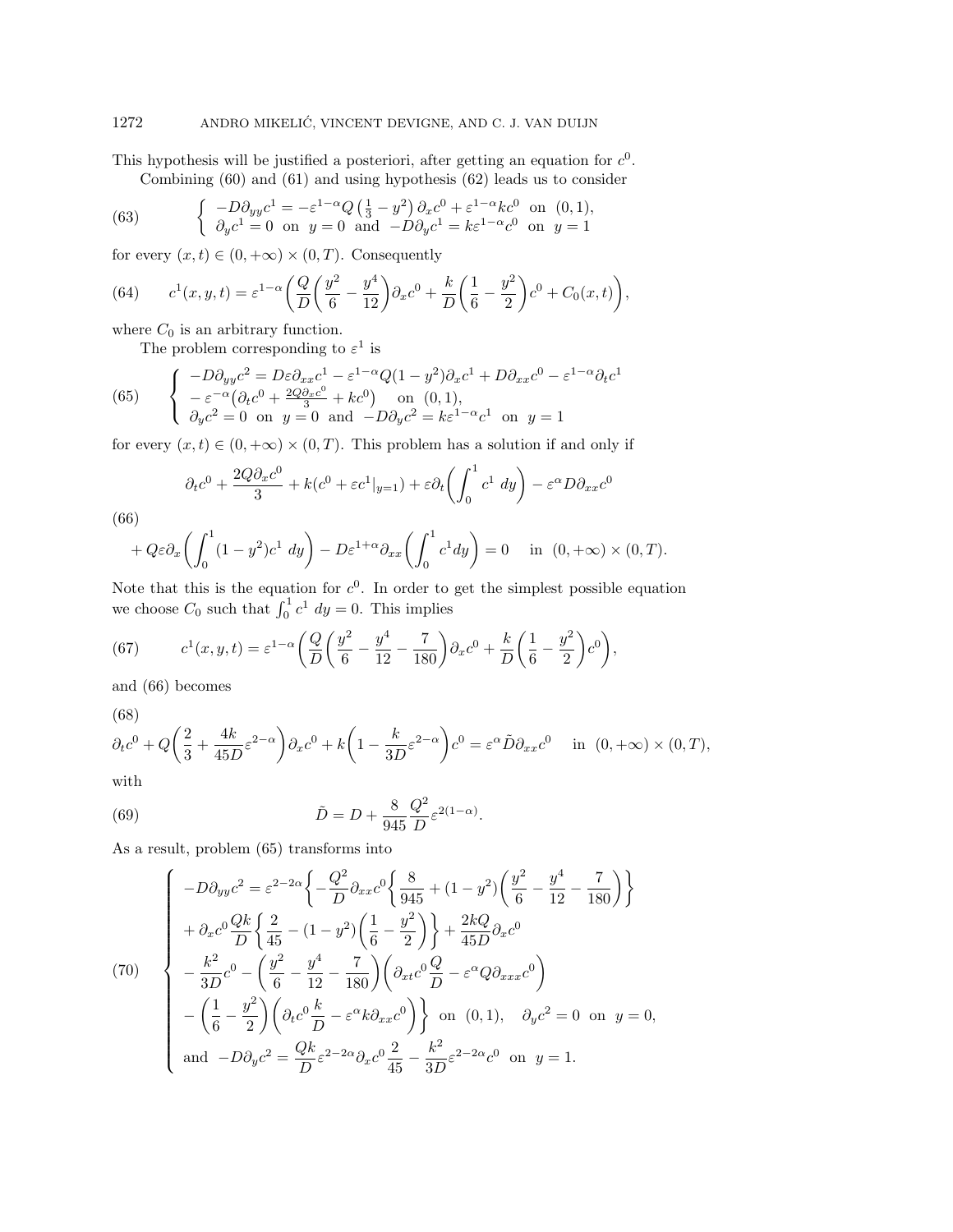If we choose  $c^2$  such that  $\int_0^1 c^2 dy = 0$ , then

$$
c^{2}(x, y, t) = \varepsilon^{2-2\alpha} \left\{ -\frac{Q^{2}}{D^{2}} \partial_{xx} c^{0} \left( \frac{281}{453600} + \frac{23}{1512} y^{2} - \frac{37}{2160} y^{4} + \frac{1}{120} y^{6} - \frac{1}{672} y^{8} \right) \right. \\
\left. + \left( \frac{Q}{D^{2}} \partial_{xt} c^{0} - \varepsilon^{\alpha} \frac{Q}{D} \partial_{xxx} c^{0} \right) \left( \frac{31}{7560} - \frac{7}{360} y^{2} + \frac{y^{4}}{72} - \frac{y^{6}}{360} \right) \right. \\
\left. + \frac{Qk}{D^{2}} \partial_{x} c^{0} \left( \frac{y^{6}}{60} - \frac{y^{4}}{18} + \frac{11y^{2}}{180} - \frac{11}{810} \right) \\
\left. (71) \\
+ \left( \frac{k}{2D^{2}} \partial_{t} c^{0} - \frac{k}{2D} \varepsilon^{\alpha} \partial_{xx} c^{0} \right) \left( -\frac{y^{4}}{12} + \frac{y^{2}}{6} - \frac{7}{180} \right) + \left( \frac{Qk}{45D^{2}} \partial_{x} c^{0} - \frac{k^{2}}{6D^{2}} c^{0} \right) \left( \frac{1}{3} - y^{2} \right) \right\}.
$$

**5. Boundary layer.** The higher order approximations in the asymptotic expansion for  $c^{\varepsilon}$  do not satisfy the boundary conditions. Such incompatibility suggests that we should correct them using an appropriate boundary layer:

(72) 
$$
\begin{cases}\n-\Delta_{y,z}\beta = 0 & \text{for } (z,y) \in \Omega^+, \\
-\partial_y \beta = 0 & \text{for } y = 1, \text{ and for } y = 0, \\
\beta = \frac{y^2}{6} - \frac{y^4}{12} - \frac{7}{180} & \text{for } z = 0.\n\end{cases}
$$

Using the elementary variational theory for PDEs, we obtain the existence of a unique solution  $\beta \in L^2_{loc}(\Omega^+)$  such that  $\nabla \beta \in L^2_{loc}(\Omega^+)^2$ . Since the average of the boundary value at  $z = 0$  is zero, it follows that  $\int_0^1 \beta(z, y) dy = 0$  for every  $z \in (0, +\infty)$ . This allows us to apply Poincaré's inequality in  $H^1$ :

(73) 
$$
\int_0^1 \varphi^2 dy \le \frac{1}{\pi^2} \int_0^1 |\partial_y \varphi|^2 dy \ \forall \varphi \in H^1(0,1), \ \int_0^1 \varphi dy = 0,
$$

and conclude that in fact  $\beta \in H^1(\Omega^+)$ . In order to prove that  $\beta$  represents a boundary layer, one should prove the exponential decay. We apply the theory from [14] and get the following result describing the decay of  $\beta$  as  $z \to +\infty$ .

PROPOSITION 3. There exists a constant  $\gamma_0 > 0$  such that the solution  $\beta$  of (72) satisfies the estimates

(74) 
$$
\int_{z}^{+\infty} \int_{0}^{1} |\nabla_{y,z}\beta|^2 dydz \le c_0 e^{-\gamma_0 z}, \quad z > 0,
$$

(75) 
$$
|\beta(y, z)| \le c_0 e^{-\gamma_0 z} \quad \forall (y, z) \in \Omega^+.
$$

**6. First correction.** As explained, estimate (57) is not satisfactory. To get a better approximation we consider the correction, which was constructed using the formal 2-scale expansion in section 4.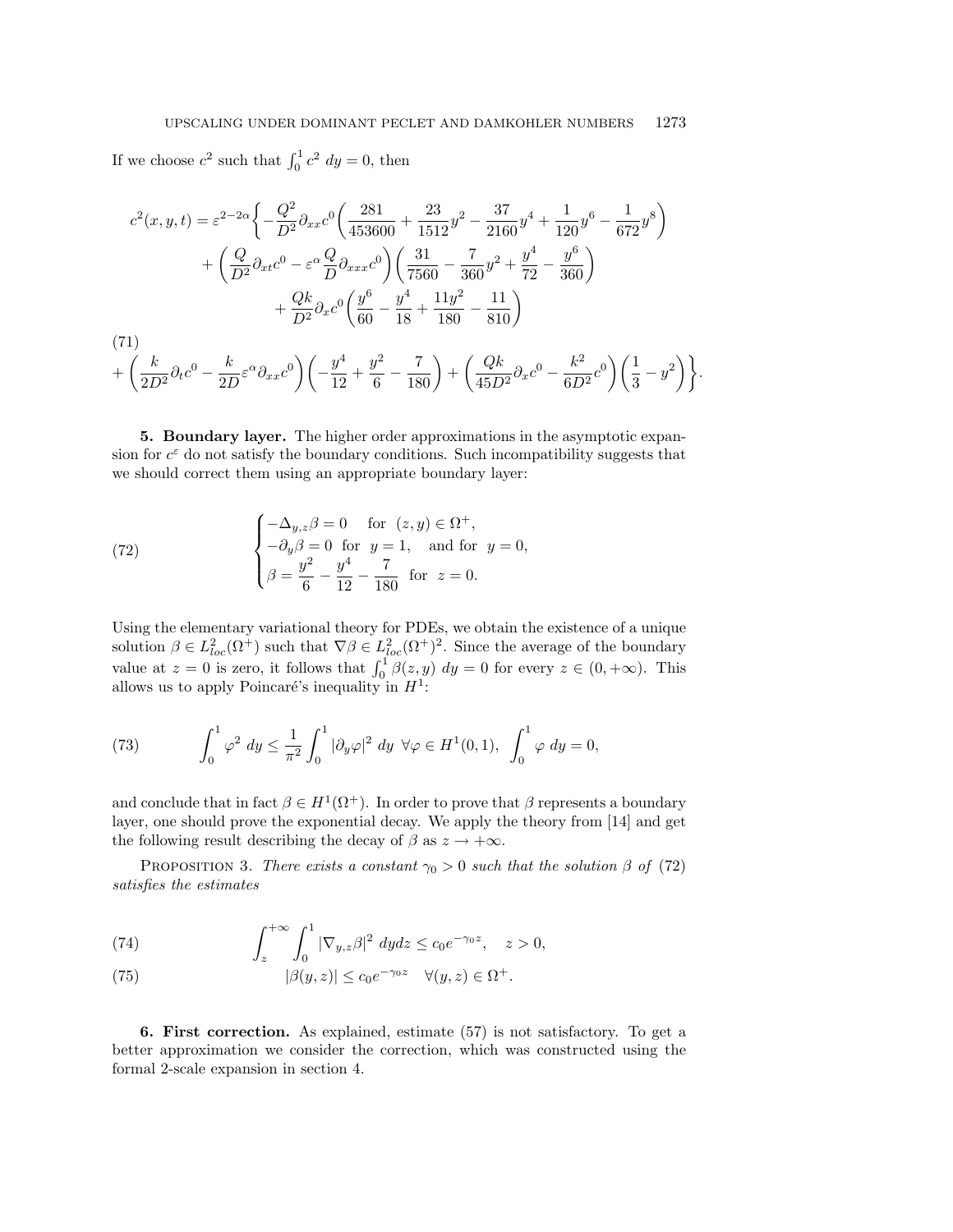Let  $0 \leq \alpha < 2$ . We start with the  $\mathcal{O}(\varepsilon^{4-2\alpha})$  approximation and consider the function

$$
c_{1}^{eff}(x,y,t;\varepsilon)=c(x,t;\varepsilon)+\varepsilon^{2-\alpha}\zeta(t)\bigg(\frac{Q}{D}\bigg(\frac{y^{2}}{6}-\frac{y^{4}}{12}-\frac{7}{180}\bigg)\frac{\partial c}{\partial x}+\frac{k}{D}\bigg(\frac{1}{6}-\frac{y^{2}}{2}\bigg)c\bigg),
$$

where  $c$  is the solution to the effective problem with Taylor's dispersion coefficient including the reaction terms:

(77) 
$$
\begin{cases} \n\partial_t c + Q \left( \frac{2}{3} + \frac{4k}{45D} \varepsilon^{2-\alpha} \right) \partial_x c + k \left( 1 - \frac{k}{3D} \varepsilon^{2-\alpha} \right) c \\
= \left( D\varepsilon^{\alpha} + \frac{8}{945} \frac{Q^2}{D} \varepsilon^{2-\alpha} \right) \partial_{xx} c \text{ in } (0, +\infty) \times (0, T), \\
c|_{x=0} = 0, \ c|_{t=0} = 1, \ \partial_x c \in L^2((0, +\infty) \times (0, T)).\n\end{cases}
$$

The cut-off in time  $\zeta$  is given by (26) and we use it to eliminate the time-like boundary layer appearing at  $t = 0$ . These effects are not visible in the formal expansion.

Let  $\mathcal{L}^{\varepsilon}$  be the differential operator given by (34). Following the formal expansion from section 4, we find that  $\mathcal{L}^{\varepsilon}$  applied to the correction without boundary layer functions and cut-offs would give  $F_1^{\varepsilon} + F_2^{\varepsilon} + F_3^{\varepsilon} + F_4^{\varepsilon} + F_5^{\varepsilon}$ , where

(78)  
\n
$$
\begin{cases}\nF_1^{\varepsilon} = \partial_{xx}c\frac{Q^2}{D}\varepsilon^{2-\alpha}\left\{\frac{8}{945} + (1-y^2)\left(\frac{y^2}{6} - \frac{y^4}{12} - \frac{7}{180}\right)\right\}, \\
F_2^{\varepsilon} = \partial_{x}c\frac{Qk}{D}\varepsilon^{2-\alpha}\left\{-\frac{2}{45} + (1-y^2)\left(\frac{1}{6} - \frac{y^2}{2}\right)\right\}, \\
F_3^{\varepsilon} = \varepsilon^{2-\alpha}\left(\frac{y^2}{6} - \frac{y^4}{12} - \frac{7}{180}\right)\left\{\partial_{xt}c\frac{Q}{D} - \varepsilon^{\alpha}\partial_{xxx}cQ\right\}, \\
F_4^{\varepsilon} = \varepsilon^{2-\alpha}\left(\frac{1}{6} - \frac{y^2}{2}\right)\left\{\partial_{t}c\frac{k}{D} - \varepsilon^{\alpha}\partial_{xx}ck\right\}, \\
F_5^{\varepsilon} = \varepsilon^{2-\alpha}\left\{-\frac{2}{45}\partial_{x}c\frac{Qk}{D} + \frac{k^2}{3D}c\right\}.\n\end{cases}
$$

These functions are not integrable up to  $t = 0$ , and for handling them we introduce the cut-off  $\zeta$ .

Applying  $\mathcal{L}^{\varepsilon}$  to  $c_1^{eff}$  gives

(76)

$$
\mathcal{L}^{\varepsilon}(c_1^{eff}) = \zeta(t) \sum_{j=1}^{5} F_j^{\varepsilon} + \left(\varepsilon^{2-\alpha} \partial_{xx} c \frac{Q^2}{D} \frac{8}{945} + Q\left(\frac{1}{3} - y^2\right) \partial_x c - kc\right)
$$

$$
\times (1 - \zeta(t)) + \zeta'(t) \varepsilon^{2-\alpha} \left(\partial_x c \frac{Q}{D} \left\{\frac{y^2}{6} - \frac{y^4}{12} - \frac{7}{180}\right\} + \frac{k}{2D} \left(\frac{1}{3} - y^2\right) c\right)
$$

$$
=:\Phi_1^{\varepsilon} \text{ and } -\mathcal{L}^{\varepsilon}(c_1^{eff}) = \mathcal{L}^{\varepsilon}(c^{\varepsilon} - c_1^{eff}) = -\Phi_1^{\varepsilon}.
$$

At the lateral boundary  $y = 1$  we have

(80) 
$$
-D\varepsilon^{\alpha-2}\partial_y c_1^{eff}|_{y=1} = \zeta(t)kc,
$$

(81) 
$$
kc_1^{eff}|_{y=1} = k\left(c + \varepsilon^{2-\alpha}\frac{Q}{D}\zeta(t)\frac{2}{45}\partial_x c - \varepsilon^{2-\alpha}\frac{k}{3D}c\zeta(t)\right).
$$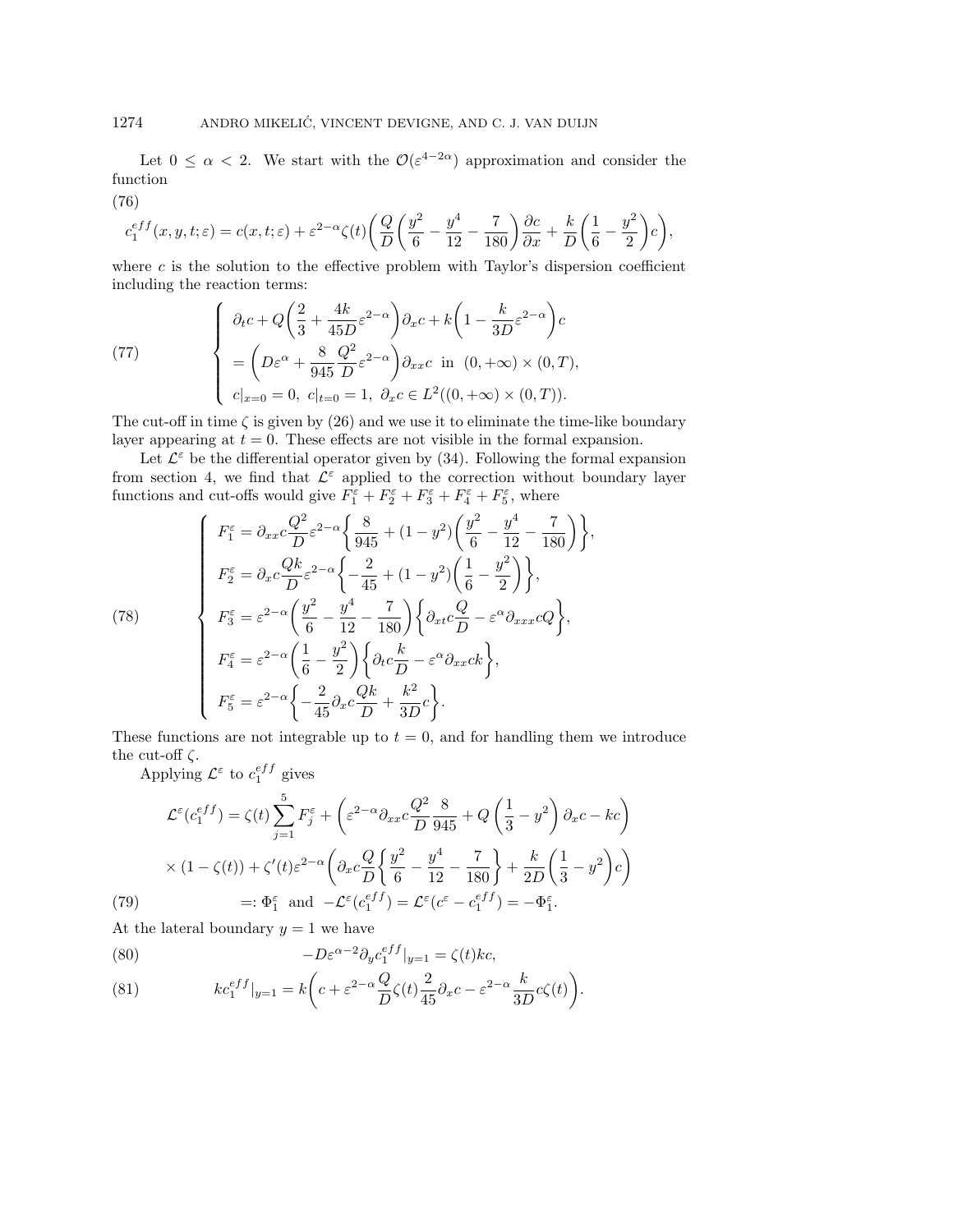Now  $c^{\varepsilon} - c_1^{eff}$  satisfies the system

(82) 
$$
\mathcal{L}^{\varepsilon}(c^{\varepsilon} - c_1^{eff}) = -\Phi_1^{\varepsilon} \text{ in } \Omega^+ \times (0,T),
$$

(83) 
$$
\partial_y (c^{\varepsilon} - c_1^{eff})|_{y=0} = 0 \text{ on } (0, +\infty) \times (0, T),
$$

$$
(84) \quad -D\varepsilon^{\alpha-2}\partial_y(c^{\varepsilon}-c_1^{eff})|_{y=1} = k(c^{\varepsilon}-c_1^{eff})|_{y=1} + g^{\varepsilon}|_{y=1} \text{ on } (0,+\infty) \times (0,T),
$$

(85) 
$$
(c^{\varepsilon} - c_1^{eff})|_{t=0} = 0
$$
 on  $\Omega^+$  and  $(c^{\varepsilon} - c_1^{eff})|_{x=0} = \eta_0^{\varepsilon}$  on  $(0,1) \times (0,T)$ ,

(86) with 
$$
g^{\varepsilon} = k\zeta(t)\varepsilon^{2-\alpha} \left(\partial_x c \frac{2Q}{45D} - c \frac{k}{3D}\right) + (1-\zeta)kc
$$

(87) and 
$$
\eta_0^{\varepsilon} = -\varepsilon^{2-\alpha} \zeta(t) \partial_x c|_{x=0} \left( \frac{y^2}{6} - \frac{y^4}{12} - \frac{7}{180} \right) \frac{Q}{D}.
$$

As a next step we estimate  $\Phi_1^{\varepsilon}$  to find out if the right-hand side is smaller than in section 3.

PROPOSITION 4. Let  $O_t = \Omega^+ \times (0, t)$  and let  $\varphi \in H^1(O_T)$  satisfy  $\varphi = 0$  at  $x = 0$ . Then we have

$$
\left| \int_{0}^{t} \int_{\Omega^{+}} \zeta F_{1}^{\varepsilon} \varphi \, dxdy d\tau \right| \leq C \varepsilon^{3(2-\alpha)/2} \|\zeta(\tau) \partial_{xx} c\|_{L^{2}(O_{t})} \|\varepsilon^{\alpha/2-1} \partial_{y} \varphi\|_{L^{2}(O_{t})}
$$
\n
$$
\leq C \big(\varepsilon^{3-5\alpha/2} H(1-\alpha) + \varepsilon^{1-\alpha/2} H(\alpha-1) \big) \|\varepsilon^{\alpha/2-1} \partial_{y} \varphi\|_{L^{2}(O_{t})};
$$
\n
$$
\left| \int_{0}^{t} \int_{\Omega^{+}} \zeta(\tau) F_{3}^{\varepsilon} \varphi \, dxdy d\tau \right| \leq C \varepsilon^{3(2-\alpha)/2}
$$
\n
$$
\cdot \left( \|\zeta(\tau) \partial_{xt} c\|_{L^{2}(O_{t})} + \|\zeta(\tau) \partial_{xx} c\|_{L^{2}(O_{t})} \right) \cdot \|\varepsilon^{\alpha/2-1} \partial_{y} \varphi\|_{L^{2}(O_{t})}
$$
\n
$$
\leq C \big(\varepsilon^{3-5\alpha/2} H(1-\alpha) + \varepsilon^{1-\alpha/2} H(\alpha-1) \big) \|\varepsilon^{\alpha/2-1} \partial_{y} \varphi\|_{L^{2}(O_{t})};
$$
\n
$$
\left| \int_{0}^{t} \int_{\Omega^{+}} (1-\zeta) \partial_{xx} c \varepsilon^{2-\alpha} \frac{Q^{2}}{D} \varphi \, dxdy d\tau \right| \leq C \varepsilon^{2-3\alpha/2} \|\varepsilon^{\alpha/2} \partial_{x} \varphi\|_{L^{2}(O_{t})};
$$
\n
$$
\left| \int_{0}^{t} \int_{\Omega^{+}} (1-\zeta) \partial_{x} c\|_{L^{2}(O_{t})} \leq C \varepsilon^{2-3\alpha/2} \|\varepsilon^{\alpha/2} \partial_{x} \varphi\|_{L^{2}(O_{t})};
$$
\n
$$
\left| \int_{0}^{t} \int_{\Omega^{+}} (1-\zeta) Q \left( \frac{1}{3} - y^{2} \right) \partial_{x} c\varphi \, dxdy
$$

(91) 
$$
\cdot \|(1-\zeta)\partial_x c\|_{L^2(O_t)} \leq C\varepsilon^{1-\alpha/2} \|\varepsilon^{\alpha/2-1}\partial_y \varphi\|_{L^2(O_t)};
$$

$$
\left| \int_0^t \int_{\Omega^+} \zeta' \left( \frac{t}{D\varepsilon} \right) \varepsilon^{2-\alpha} \left\{ \partial_x c \frac{Q}{D} \left\{ \frac{y^2}{6} - \frac{y^4}{12} - \frac{7}{180} \right\} - \frac{k}{2D} \left( \frac{1}{3} - y^2 \right) c \right\} \cdot \varphi \ dx dy d\tau \right|
$$
  
\n
$$
\leq C \varepsilon^{3-3\alpha/2} \| \zeta' \partial_x c \|_{L^2(O_t)} \| \varepsilon^{\alpha/2-1} \partial_y \varphi \|_{L^2(O_t)}
$$
  
\n
$$
(92) \qquad \leq C \left( \varepsilon^{3-5\alpha/2} H(1-\alpha) + \varepsilon^{1-\alpha/2} H(\alpha-1) \right) \| \varepsilon^{\alpha/2-1} \partial_y \varphi \|_{L^2(O_t)}.
$$

*Proof.* First note that in  $(88)$ – $(89)$  and  $(91)$ – $(92)$  the averages of the polynomials in y are zero. We write them in the form  $P(y) = \partial_y P_1(y)$ , where  $P_1$  has zero traces at  $y = 0, 1$ . After partial integration with respect to y and applying the results from section 2, we obtain the estimates (88)–(89) and (91)–(92). Since  $(1 - \zeta)\partial_{xx}c$  is not square integrable, we cannot use the same approach to obtain (90). It is obtained by partial integration with respect to x. $\Box$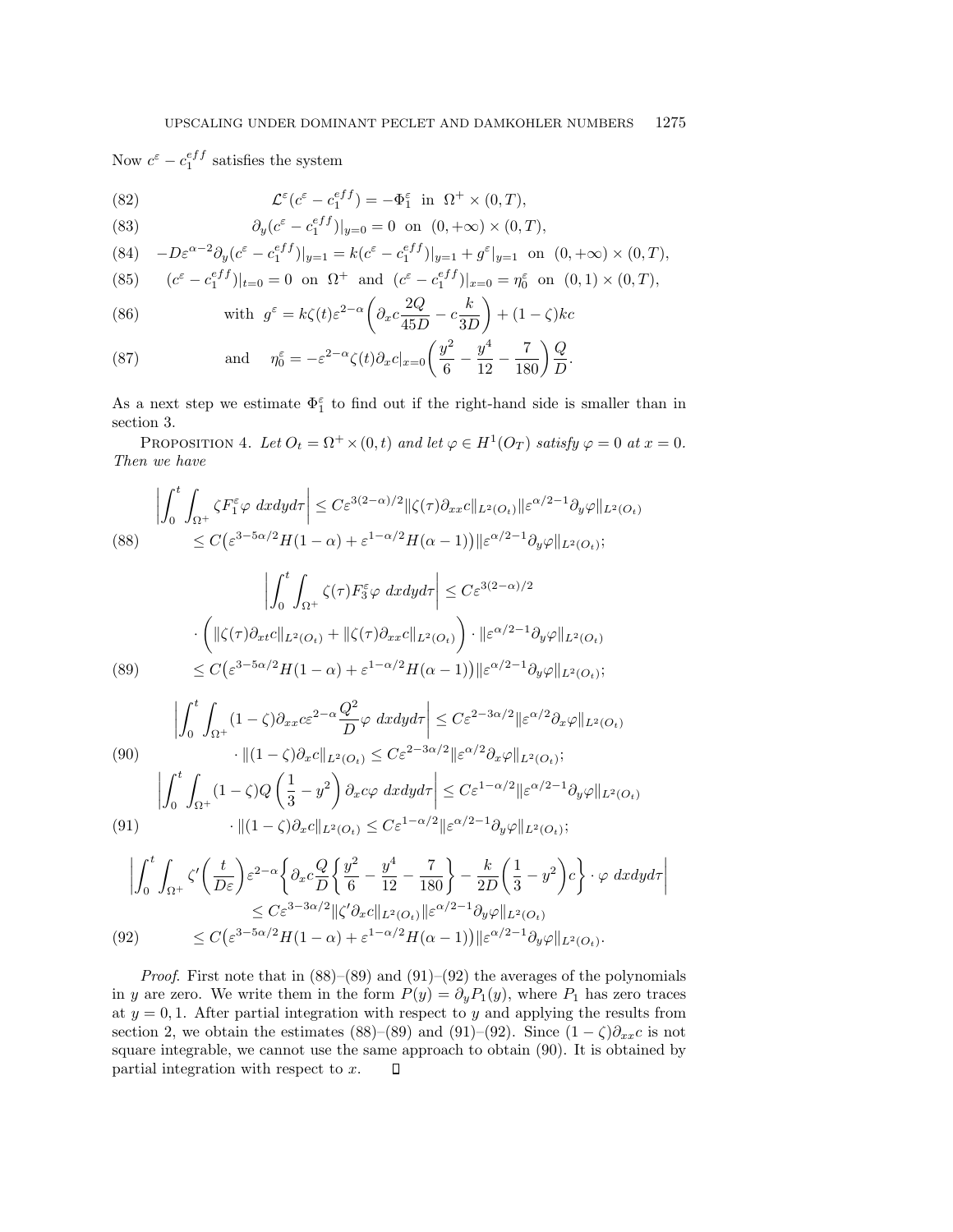PROPOSITION 5. With  $\varphi$  as in Proposition 4 we have

(93) 
$$
\left| \int_0^t \int_{\Omega^+} \zeta F_2^{\varepsilon} \varphi \, dx dy d\tau \right| \leq C \varepsilon^{3(1-\alpha/2)} \| \zeta \partial_x c \|_{L^2(O_t)} \| \varepsilon^{\alpha/2-1} \partial_y \varphi \|_{L^2(O_t)}
$$
  

$$
\leq C \big( \varepsilon^{3-7\alpha/4} H(1-\alpha) + \varepsilon^{5/2-5\alpha/4} H(\alpha-1) \big) \| \varepsilon^{\alpha/2-1} \partial_y \varphi \|_{L^2(O_t)};
$$

$$
\left| \int_{0}^{t} \int_{\Omega^{+}} \zeta F_{4}^{\varepsilon} \varphi \, dxdy d\tau \right| \leq C \varepsilon^{3-3\alpha/2} \left( \| \zeta \partial_{t} c \|_{L^{2}(O_{t})} + \varepsilon^{\alpha} \| \zeta \partial_{xx} c \|_{L^{2}(O_{t})} \right) \| \varepsilon^{\alpha/2-1} \partial_{y} \varphi \|_{L^{2}(O_{t})}
$$
\n
$$
(94) \leq C \left( \varepsilon^{3-7\alpha/4} \right) H(1-\alpha) + \varepsilon^{5(2-\alpha)/4} H(\alpha-1) \| \varepsilon^{\alpha/2-1} \partial_{y} \varphi \|_{L^{2}(O_{t})};
$$

$$
\left| \int_0^t \int_0^{+\infty} \zeta \partial_x c \varepsilon^{2-\alpha} \left( \int_0^1 \varphi \, dy - \varphi|_{y=1} \right) dx d\tau \right|
$$
  

$$
\leq C \varepsilon^{2-\alpha} \|\partial_x c\|_{L^2(0,t;L^2((0,+\infty)))} \left\| \int_0^1 \varphi \, dy - \varphi|_{y=1} \right\|_{L^2(O_t)}
$$
  
(95) 
$$
\leq C \left( \varepsilon^{3-7\alpha/4} H(1-\alpha) + \varepsilon^{5(2-\alpha)/4} H(\alpha-1) \right) \|\varepsilon^{\alpha/2-1} \partial_y \varphi\|_{L^2(O_t)};
$$

(96)

$$
\left| \int_{0}^{t} \int_{0}^{+\infty} \zeta(t) c \varepsilon^{2-\alpha} \left( \int_{0}^{1} \varphi \, dy - \varphi|_{y=1} \right) dx d\tau \right| \leq C \varepsilon^{3(1-\alpha/2)} \| \varepsilon^{\alpha/2-1} \partial_{y} \varphi \|_{L^{2}(O_{t})};
$$

$$
\left| \int_{0}^{t} \int_{0}^{+\infty} (1 - \zeta(t)) c \left( \int_{0}^{1} \varphi \, dy - \varphi|_{y=1} \right) dx d\tau \right|
$$

$$
\leq C \big( \varepsilon H(1-\alpha) + \varepsilon^{2-\alpha} H(\alpha-1) \big) \| \varepsilon^{\alpha/2-1} \partial_{y} \varphi \|_{L^{2}(O_{t})}.
$$

COROLLARY 3. With  $\Phi_1^{\varepsilon}$  given by (79),  $g^{\varepsilon}$  by (86), and with  $\varphi$  as in Proposition 4 we have

$$
\left| \int_0^t \int_{\Omega^+} \Phi_1^\varepsilon \varphi \, dx dy d\tau + \int_0^t \int_0^{+\infty} g^\varepsilon |_{y=1} \varphi|_{y=1} \, dx d\tau \right|
$$
\n
$$
\leq C \big( \varepsilon^{1-\alpha/2} H(1-\alpha) + \varepsilon^{2-3\alpha/2} H(\alpha-1) \big) \bigg\{ \| \varepsilon^{\alpha/2-1} \partial_y \varphi \|_{L^2(O_t)} + \| \varepsilon^{\alpha/2} \partial_x \varphi \|_{L^2(O_t)} \bigg\}.
$$

A natural next step would be to correct  $c_1^{eff}$  at  $x = 0$  and then apply Proposition 1. Due to the presence of the term containing the first-order derivative in  $x$ , the boundary layer corresponding to our problem does not enter into the theory from [14]. Consequently, one should generalize it to the second-order elliptic equations with firstorder terms. The generalization in the case of periodic boundary conditions at the lateral boundary is done in [16]. To our knowledge, the generalization in the case of Neumann's boundary conditions at the lateral boundary was never published. It seems that the results from  $[16]$  apply also to this case (see [17]). In order to avoid developing a new boundary layer theory of second-order elliptic operators with important first-order terms, we simply use the boundary layer function corresponding to the Neumann problem for the Laplace operator (72). Then the transport term is ignored and a large error in the forcing term is created. The error is concentrated at small times, and by eliminating it we would obtain an appropriate estimate.

In order to use this particular point, we prove the following proposition.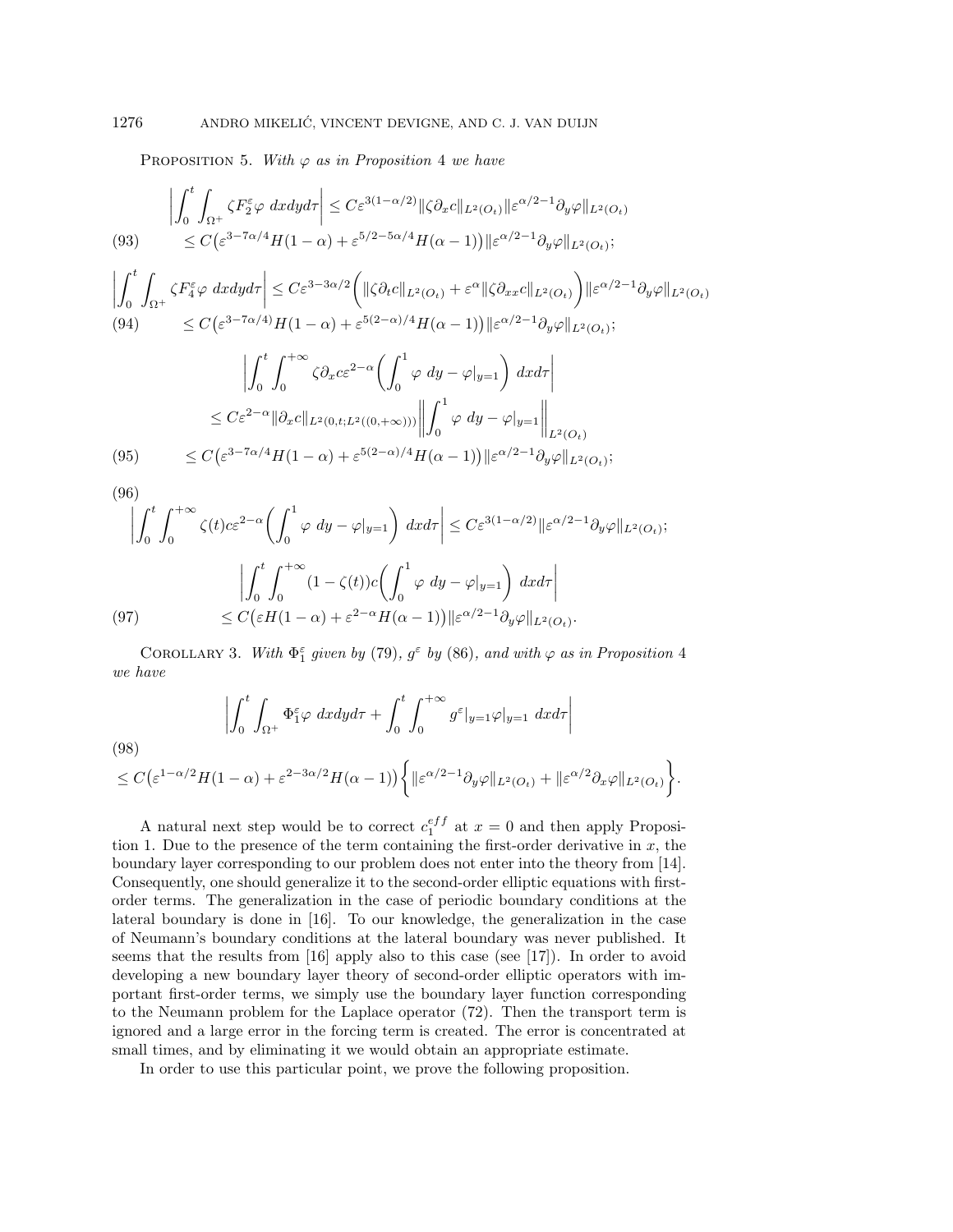PROPOSITION 6. Let  $\Psi(x)=1/(x+1)$  and let  $g^{\varepsilon}$  and  $\Phi^{\varepsilon}$  be measurable bounded functions satisfying the conditions

(99) 
$$
\Psi g^{\varepsilon} \in H^{1}(\Omega^{+} \times (0,T)) \text{ and } \Psi \Phi^{\varepsilon} \in L^{2}(\Omega^{+} \times (0,T)).
$$

Furthermore, let  $\xi \in L^{\infty}(\Omega^{+} \times (0,T))$ ,  $\Psi \xi \in C^{0,\alpha_{0}}([0,T];L^{2}(\Omega^{+}))$ ,  $\Psi \nabla_{x,y}\xi \in L^{2}(\Omega^{+} \times$  $(0,T)$ <sup>2</sup> be a solution of the initial/boundary problem

(100) 
$$
\mathcal{L}^{\varepsilon}(\xi) = -\Phi^{\varepsilon} \quad in \quad \Omega^{+} \times (0,T); \quad \partial_{y}\xi|_{y=0} = 0 \quad on \quad (0,+\infty) \times (0,T),
$$

(101) 
$$
-D\varepsilon^{\alpha-2}\partial_y \xi|_{y=1} = k\xi|_{y=1} + g^{\varepsilon}|_{y=1} \quad on \ (0, +\infty) \times (0, T),
$$

(102)  $\xi|_{t=0} = 0$  on  $\Omega^+$  and  $\xi|_{x=0} = 0$  on  $(0, 1) \times (0, T)$ .

Then we have

$$
\mathcal{E}(t^m \xi, t) = t^{2m} \int_{\Omega^+} \Psi(x)^2 \xi^2(t) dx dy + D\varepsilon^{\alpha} \int_0^t \int_{\Omega^+} \Psi(x)^2 \tau^{2m}
$$
  

$$
\times \left\{ \varepsilon^{-2} |\partial_y \xi|^2 + |\partial_x \xi|^2 \right\} dx dy d\tau + k \int_0^t \int_0^{+\infty} \tau^{2m} \xi^2 |_{y=1} \Psi^2(x) dx d\tau
$$
  

$$
\leq \left| \int_{\Omega^+} \tau^{2m} \Psi(x)^2 \Phi^\varepsilon \xi dx dy d\tau \right| + \left| \int_0^t \int_0^{+\infty} \tau^{2m} g^\varepsilon \right|_{y=3D1} \xi |_{y=3D1} \Psi^2(x) dx d\tau |
$$
  
(103) 
$$
+ C_2 D\varepsilon^{\alpha} \int_0^t \int_{\Omega^+} \tau^{2m} \Psi(x)^2 \xi^2 dx dy d\tau \quad \forall m \geq 1.
$$

Remark 5. Clearly, we want to apply this abstract result to  $\xi = c^{\varepsilon} - c_1^{eff}$ . Then  $\zeta(t)\partial_x c$  has the required regularity, since the cut-off eliminates the singularity. With c the analysis is more complicated. By direct calculation we have  $\partial_t c \in$  $L^{q}(0, T; L^{2}((0, +\infty)))$  for all  $q \in [1, 4/3)$  and we obtain the required Hölder regularity by the Sobolev imbedding.  $\int_0^A \int_0^1 |\xi(x, y, t)|^2 dx dy$  is Hölder-continuous with some exponent  $\alpha_0 > 0$  for all  $A < +\infty$ , *independent of*  $\varepsilon$ . In complete analogy,  $c_0^{eff}$  defined by (33) also has the required regularity. Finally, the difference  $c^{\varepsilon} - c_0^{eff}$  satisfies (40) and (41) and it is zero at  $x = 0$  and  $t = 0$ . Then the classical parabolic regularity theory (see, e.g., [10]) implies the Hölder regularity in the time of the  $L^2$  norm with respect to  $x, y$ . After combining all these results, we obtain the required regularity of ξ.

*Proof.* By the supposed Hölder continuity, there exists  $t_M \in [0, T]$ ,  $t_M > 0$ , such that

(104)  

$$
\frac{1}{t_M^{\alpha_0}} \int_0^{+\infty} \int_0^1 |\xi(x, y, t_M)|^2 \Psi^2(x) dx dy = \max_{t \in [0, T]} \frac{1}{t^{\alpha_0}} \int_0^{+\infty} \int_0^1 |\xi(x, y, t)|^2 \Psi^2(x) dx.
$$

Then we have

$$
\int_0^{t_M} m\tau^{2m-1} \int_{\Omega^+} |\xi|^2 \Psi^2(x) \ dx dy d\tau \le \int_{\Omega^+} \frac{|\xi|^2 (t_M)}{t_M^{\alpha_0}} \Psi^2(x) \int_0^{t_M} m\tau^{2m-1+\alpha_0} d\tau
$$
  
(105)  

$$
= \frac{m}{2m+\alpha_0} t_M^{2m} \int_{\Omega^+} |\xi|^2 (t_M) \Psi^2(x) \ dx dy
$$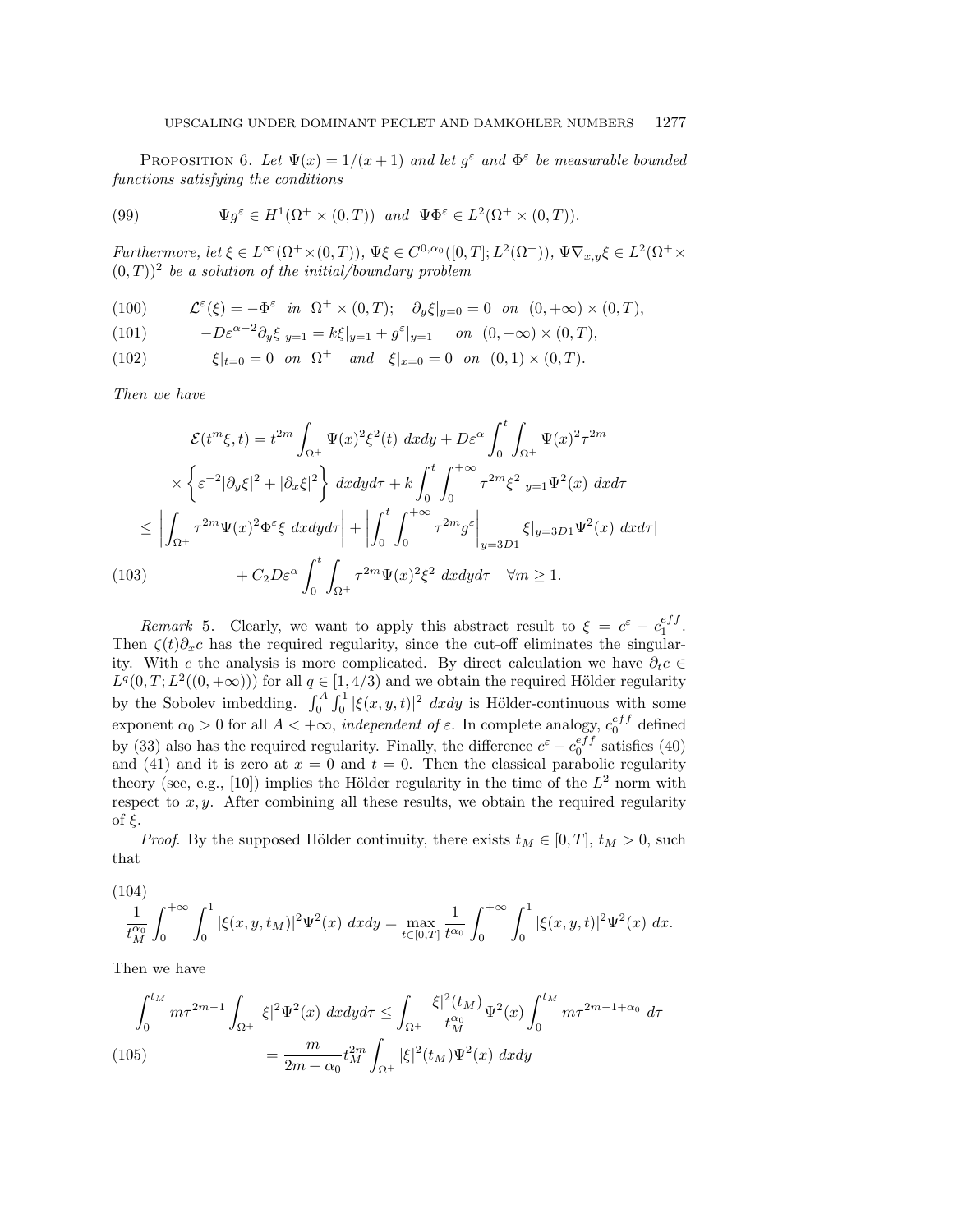and

$$
\frac{1}{2}t_M^{2m} \int_{\Omega^+} |\xi|^2 (t_M) \Psi^2(x) \ dx dy + k \int_0^{t_M} \int_0^{+\infty} \tau^{2m} \xi^2 |_{y=1} \Psi^2(x) \ dx d\tau \n+ \int_0^{t_M} D \left( \varepsilon^{\alpha} \int_{\Omega^+} \tau^{2m} |\partial_x \xi|^2(\tau) \Psi^2(x) \ dx dy + \varepsilon^{\alpha-2} \int_{\Omega^+} \tau^{2m} |\partial_y \xi|^2(\tau) \Psi^2(x) \ dx dy \right) d\tau \n\leq - \int_0^{t_M} \int_{\Omega^+} \tau^{2m} \Phi^{\varepsilon} \xi \ dx dy d\tau - k \int_0^t \int_0^{+\infty} \tau^{2m} \xi |_{y=1} g^{\varepsilon} |_{y=1} \Psi^2(x) \ dx d\tau \n(106) \qquad + D \varepsilon^{\alpha} \int_0^{t_M} \int_{\Omega^+} \tau^{2m} \Psi^2(x) \xi^2 \ dx dy d\tau + m \int_0^{t_M} \int_{\Omega^+} \tau^{2m-1} |\xi|^2 \Psi^2 \ dx dy d\tau.
$$

Using (105) we find (103) for  $t = t_M$  and with  $C_2 = 0$ . Getting the estimate (103) for general  $t \in (0, T)$  is now straightforward.  $\Box$ 

To use this estimate we should refine the estimates in Propositions 4 and 5. First, we note that estimate (29) changes to

$$
||t^m \partial_{tt}c||_{L^q((0,T)\times(0,+\infty))} + ||t^m \partial_{tx}c||_{L^q((0,T)\times(0,+\infty))} + ||t^m \partial_{xx}c||_{L^q((0,T)\times(0,+\infty))}
$$
  
(107) 
$$
\leq C_q(m)(\gamma \bar{D})^{1/(2q)-1}.
$$

Hence one gains  $\varepsilon^{\alpha/4}$  (respectively,  $\varepsilon^{1/2-\alpha/4}$ ) for the  $L^2$  norm. In analogy with Propositions 4 and 5 we have Proposition 7.

PROPOSITION 7. Let  $\varphi$  be as in Proposition 4 and let  $m > 1$ . Then we have

$$
\left| \int_{0}^{t} \int_{0}^{\infty} \int_{0}^{1} \tau^{m} \zeta F_{1}^{\varepsilon} \varphi \, dxdy d\tau \right| \leq C \varepsilon^{3(2-\alpha)/2} \|\tau^{m} \partial_{xx} c\|_{L^{2}(O_{t})} \|\varepsilon^{\alpha/2-1} \partial_{y} \varphi\|_{L^{2}(O_{t})}
$$
\n
$$
\leq C \big(\varepsilon^{3-9\alpha/4} H(1-\alpha) + \varepsilon^{3/2-3\alpha/4} H(\alpha-1)\big) \|\varepsilon^{\alpha/2-1} \partial_{y} \varphi\|_{L^{2}(O_{t})};
$$
\n
$$
\left| \int_{0}^{t} \int_{0}^{\infty} \int_{0}^{1} \tau^{m} \zeta F_{3}^{\varepsilon} \varphi \, dxdy d\tau \right| \leq C \varepsilon^{3(2-\alpha)/2}
$$
\n
$$
\cdot \left( \|\tau^{m} \partial_{xt} c\|_{L^{2}(O_{t})} + \|\tau^{m} \partial_{xx} c\|_{L^{2}(O_{t})} \right) \cdot \|\varepsilon^{\alpha/2-1} \partial_{y} \varphi\|_{L^{2}(O_{t})}
$$
\n
$$
\leq C \big(\varepsilon^{3-9\alpha/4} H(1-\alpha) + \varepsilon^{3/2-3\alpha/4} H(\alpha-1)\big) \|\varepsilon^{\alpha/2-1} \partial_{y} \varphi\|_{L^{2}(O_{t})};
$$
\n
$$
\left| \int_{0}^{t} \int_{\Omega_{+}} \zeta \tau^{m} F_{2}^{\varepsilon} \varphi \, dxdy d\tau \right| \leq C \varepsilon^{3(1-\alpha/2)} \|\tau^{m} \zeta \partial_{x} c\|_{L^{2}(O_{t})} \|\varepsilon^{\alpha/2-1} \partial_{y} \varphi\|_{L^{2}(O_{t})}
$$
\n
$$
\leq C \big(\varepsilon^{3-7\alpha/4} H(1-\alpha) + \varepsilon^{5/2-5\alpha/4} H(\alpha-1)\big) \|\varepsilon^{\alpha/2-1} \partial_{y} \varphi\|_{L^{2}(O_{t})};
$$
\n
$$
\left| \int_{0}^{t} \int_{\Omega_{+}} \zeta
$$

(111) 
$$
\leq C \left( \varepsilon^{3-7\alpha/4} H(1-\alpha) + \varepsilon^{5(2-\alpha)/4} H(\alpha-1) \right) \| \varepsilon^{\alpha/2-1} \partial_y \varphi \|_{L^2(O_t)};
$$

 $\cdot\left(\|\zeta\tau^m\partial_t c\|_{L^2(O_t)} + \varepsilon^\alpha\|\zeta\tau^m\partial_{xx} c\|_{L^2(O_t)}\right)\cdot\|\varepsilon^{\alpha/2-1}\partial_y\varphi\|_{L^2(O_t)}$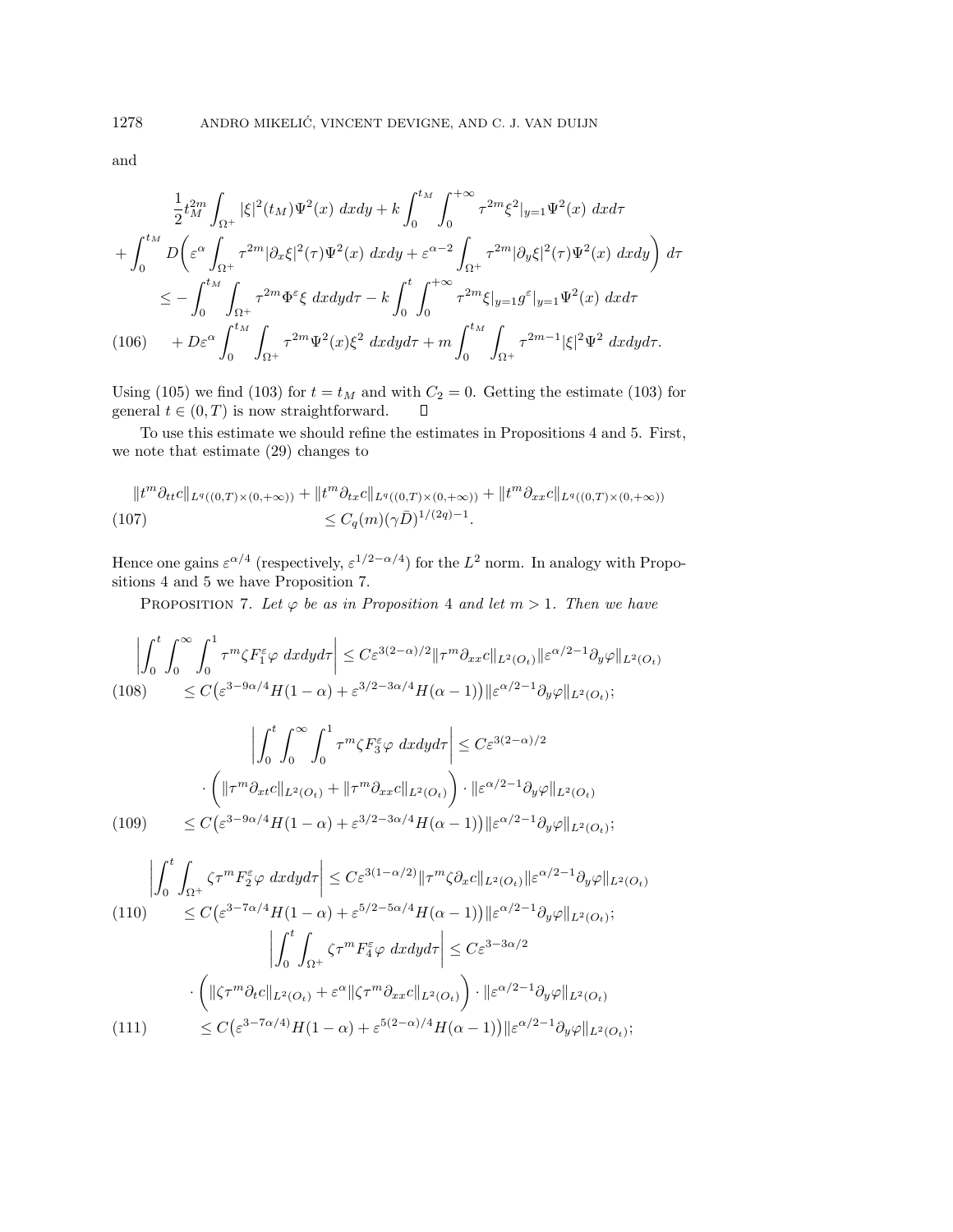$$
\left| \int_0^t \int_0^{+\infty} \zeta \tau^m \partial_x c \varepsilon^{2-\alpha} \left( \int_0^1 \varphi \, dy - \varphi|_{y=1} \right) dx d\tau \right|
$$
  
\n
$$
\leq C \varepsilon^{2-\alpha} \| \tau^m \partial_x c \|_{L^2(O_t)} \left\| \int_0^1 \varphi \, dy - \varphi|_{y=1} \right\|_{L^2(O_t)}
$$
  
\n
$$
\leq C \big( \varepsilon^{3-7\alpha/4} H(1-\alpha) + \varepsilon^{5(2-\alpha)/4} H(\alpha-1) \big) \| \varepsilon^{\alpha/2-1} \partial_y \varphi \|_{L^2(O_t)};
$$

(113) 
$$
\left| \int_0^t \int_0^{+\infty} \zeta(t) \tau^m c \varepsilon^{2-\alpha} \left( \int_0^1 \varphi \, dy - \varphi|_{y=1} \right) dx d\tau \right|
$$

$$
\leq C \varepsilon^{3(1-\alpha/2)} \| \varepsilon^{\alpha/2-1} \partial_y \varphi \|_{L^2(O_t)}.
$$

Proof. These estimates are straightforward consequences of Propositions 4 and 5.  $\Box$ 

We improve these results with respect to the other terms.

Without proof we state the following.

PROPOSITION 8. Let  $\varphi$  be as in Proposition 4 and let  $m > 1$ . Then we have

$$
\left| \int_0^t \int_0^\infty \int_0^1 (1 - \zeta) \tau^m \partial_{xx} c \frac{Q^2}{D} \varepsilon^{2-\alpha} \varphi \, dx dy d\tau \right|
$$
  
\n
$$
\leq C \varepsilon^{2-3\alpha/2} \| (1 - \zeta) \tau^m \partial_{x} c \|_{L^2(O_t)} \| \varepsilon^{\alpha/2} \partial_{x} \varphi \|_{L^2(O_t)}
$$
  
\n
$$
(114) \quad \leq C \big( \varepsilon^{m\alpha + 2 - 3\alpha/2} H(1 - \alpha) + \varepsilon^{m(2-\alpha) + 2 - 3\alpha/2} H(\alpha - 1) \big) \| \varepsilon^{\alpha/2} \partial_{x} \varphi \|_{L^2(O_t)};
$$

$$
\left| \int_0^t \int_0^\infty \int_0^1 (1 - \zeta) \tau^m Q\left(\frac{1}{3} - y^2\right) \partial_x c\varphi \, dxdy d\tau \right|
$$
  
\n
$$
\leq C \varepsilon^{1-\alpha/2} \| (1 - \zeta) \tau^m \partial_x c \|_{L^2(O_t)} \| \varepsilon^{\alpha/2 - 1} \partial_y \varphi \|_{L^2(O_t)}
$$
  
\n
$$
(115) \quad \leq C \big( \varepsilon^{m\alpha + 1 - \alpha/2} H(1 - \alpha) + \varepsilon^{m(2-\alpha) + 1 - \alpha/2} H(\alpha - 1) \big) \| \varepsilon^{\alpha/2 - 1} \partial_y \varphi \|_{L^2(O_t)};
$$

$$
\left| \int_0^t \int_{\Omega^+} \zeta' \left( \frac{t}{D\varepsilon} \right) \tau^m \varepsilon^{2-\alpha} \left\{ \partial_x c \frac{Q}{D} \left\{ \frac{y^2}{6} - \frac{y^4}{12} - \frac{7}{180} \right\} - \frac{k}{2D} \left( \frac{1}{3} - y^2 \right) c \right\} \cdot \varphi \ dx dy d\tau \right|
$$
  
\n
$$
\leq C \varepsilon^{3-3\alpha/2} \| \zeta' \tau^m \partial_x c \|_{L^2(O_t)} \| \varepsilon^{\alpha/2-1} \partial_y \varphi \|_{L^2(O_t)}
$$
  
\n(116)  
\n
$$
\leq C \left( \varepsilon^{3-3\alpha/2 + \alpha(m-1)} H(1-\alpha) + \varepsilon^{3-3\alpha/2 + (2-\alpha)(m-1)} H(\alpha-1) \right) \| \varepsilon^{\alpha/2-1} \partial_y \varphi \|_{L^2(O_t)}.
$$

Before applying Proposition 6 and getting the final estimate, we should correct the trace at  $x = 0$ . This is done by adding

(117) 
$$
\bar{c}_1^{eff} = -\varepsilon^{2-\alpha} \zeta(t) \beta^{\varepsilon} \partial_x c \frac{Q}{D},
$$

where  $\beta^{\varepsilon}(x,y) = \beta(x/\varepsilon, y)$  is the boundary layer function given by (72). Let  $g_1^{\varepsilon} =$  $g^{\varepsilon} - \varepsilon^{2-\alpha} \frac{kQ\zeta\partial_x c\beta^{\varepsilon}}{D}$ . Then for  $\xi^{\varepsilon} = c^{\varepsilon} - c_1^{\varepsilon f\tilde{f}} - \bar{c}_1^{\varepsilon f\tilde{f}}$  we have the problem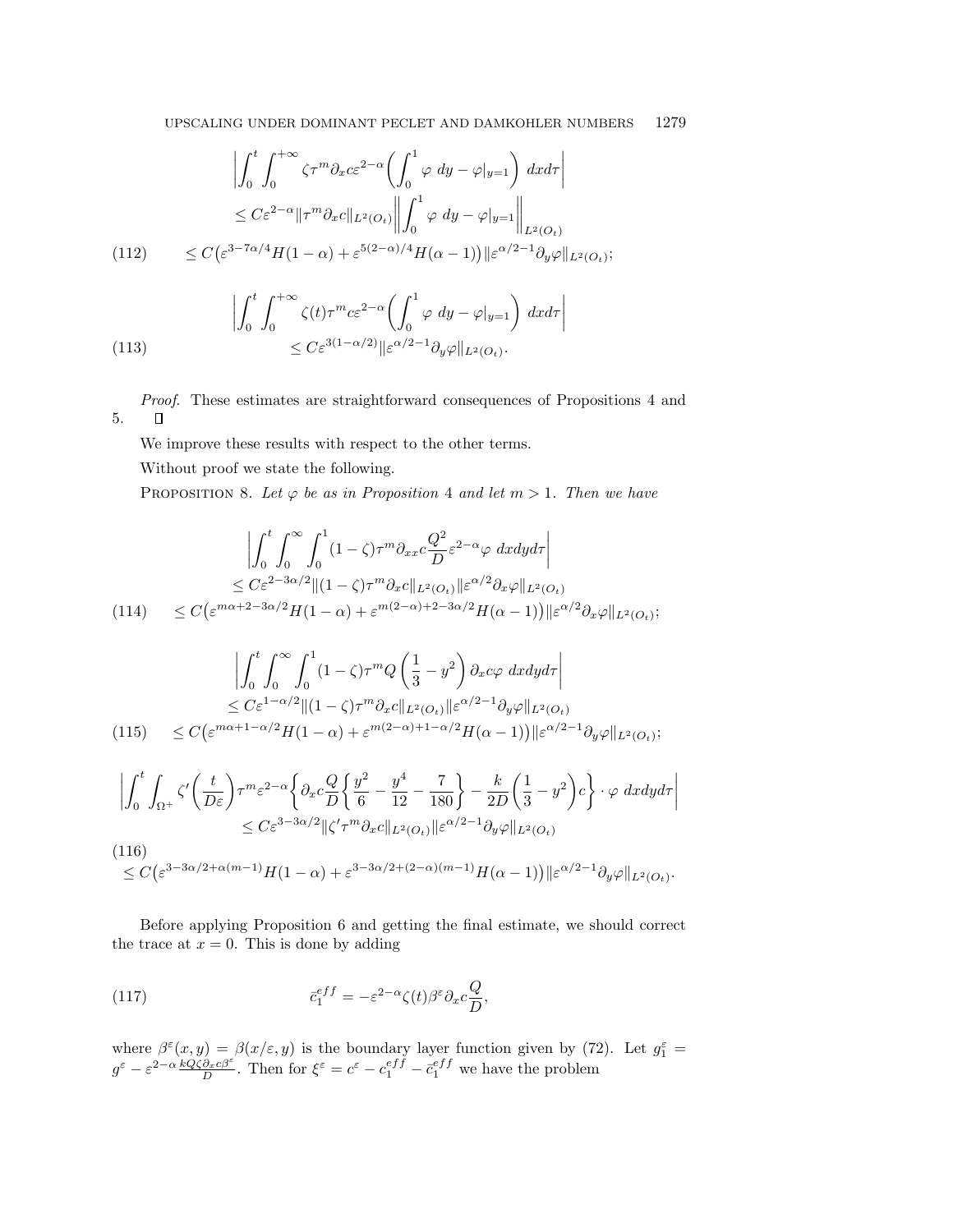1280 ANDRO MIKELIC, VINCENT DEVIGNE, AND C. J. VAN DUIJN ´

$$
\mathcal{L}^{\varepsilon}(\xi^{\varepsilon}) = -\Phi^{\varepsilon} = -\Phi_1^{\varepsilon} + \partial_t \zeta \varepsilon^{2-\alpha} \partial_x c \frac{Q}{D} \beta^{\varepsilon} + \varepsilon^{2-\alpha} \beta^{\varepsilon} \zeta(t)
$$

$$
\times \left\{ \partial_{xt} c \frac{Q}{D} - \varepsilon^{\alpha} \partial_{xxx} cQ \right\} + \partial_x \beta^{\varepsilon} \frac{Q^2}{D} (1 - y^2) \zeta \varepsilon^{2-\alpha} \partial_x c - \varepsilon^{2-\alpha} Q \partial_{xx} c \zeta(t)
$$
(118) 
$$
\times \left( 2\varepsilon^{\alpha} \partial_x \beta^{\varepsilon} - \beta^{\varepsilon} (1 - y^2) \frac{Q}{D} \right) \text{ in } \Omega^+ \times (0, T),
$$

(119) 
$$
-D\varepsilon^{\alpha-2}\partial_y\xi^{\varepsilon} = k\xi^{\varepsilon} + g_1^{\varepsilon} \text{ on } (0, +\infty) \times \{1\} \times (0, T),
$$

(120) 
$$
\partial_y \xi^{\varepsilon}|_{y=0} = 0 \text{ on } (0, +\infty) \times (0, T),
$$

(121) 
$$
\xi^{\varepsilon}|_{t=0} = 0 \text{ on } \Omega^{+} \text{ and } \xi^{\varepsilon}|_{x=0} = 0 \text{ on } (0,1) \times (0,T).
$$

We need an estimate for the new terms. It will be obtained from the following auxiliary result.

LEMMA 5. With  $\beta$  and c defined by (72) and (77), respectively, and with  $m \geq 1$ , we have

(122) 
$$
\|\tau^m \zeta' \beta^{\varepsilon} \partial_x c \|_{L^2(O_t)} \leq C \varepsilon^{m-(\alpha+3)/4} \{ H(1-\alpha) + \varepsilon^{(\alpha-1)/2} H(\alpha-1) \} \leq C \varepsilon^{m-1};
$$

(123)  

$$
\|\tau^m\zeta\beta^{\varepsilon}|_{y=1}\partial_x c\|_{L^2(O_t)} \leq C\varepsilon^{m+1/4}\left\{\varepsilon^{-\alpha/4}H(1-\alpha)+\varepsilon^{\alpha/4-1/2}H(\alpha-1)\right\} \leq C\varepsilon^m;
$$

$$
(124)
$$

$$
\|\tau^m\zeta \partial_x \beta^{\varepsilon} \partial_x c\|_{L^2(O_t)} \le C\varepsilon^{m-3/4} \left\{ \varepsilon^{-\alpha/4} H(1-\alpha) + \varepsilon^{\alpha/4-1/2} H(\alpha-1) \right\} \le C\varepsilon^{m-1};
$$

(125)  
\n
$$
\|\tau^m \zeta \partial_x \beta^{\varepsilon} \partial_t c\|_{L^2(O_t)} \le C \varepsilon^{m-5/4} \left\{ \varepsilon^{\alpha/2} H(1-\alpha) + \varepsilon^{1-\alpha/2} H(\alpha-1) \right\} \le C \varepsilon^{m-5/4};
$$
\n
$$
\|\tau^m \zeta \partial^{\varepsilon} \partial_{xx} c\|_{L^2(O_t)}
$$

$$
\leq C\varepsilon^m \left\{ \left( \varepsilon^{-1/4 - \alpha/2} + \varepsilon^{1/4 - 3\alpha/4} \right) H(1 - \alpha) + \left( \varepsilon^{\alpha/2 - 5/4} + \varepsilon^{-5/2 + 3\alpha/4} \right) H(\alpha - 1) \right\}
$$
\n
$$
\leq C\varepsilon^{m-7/4};
$$
\n(126)

$$
\|\tau^m \zeta \partial_x \beta^{\varepsilon} \partial_{xx} c \|_{L^2(O_t)}
$$
  
\n
$$
\leq C \varepsilon^{m-1} \left\{ \left( \varepsilon^{-1/4 - \alpha/2} + \varepsilon^{1/4 - 3\alpha/4} \right) H(1 - \alpha) + \left( \varepsilon^{\alpha/2 - 5/4} + \varepsilon^{-5/2 + 3\alpha/4} \right) H(\alpha - 1) \right\}
$$
  
\n
$$
\leq C \varepsilon^{m-7/4}.
$$

Proof. Since

(128) 
$$
\int_0^{+\infty} |\partial_x c\beta^{\varepsilon}|^2 dx \le C \int_0^{+\infty} \exp\left\{-\frac{2\gamma_0 x}{\varepsilon}\right\} \exp\left\{-\frac{(x-\tau \bar{Q})^2}{2\gamma \bar{D}\tau}\right\} \frac{dx}{\gamma \tau \bar{D}}
$$

$$
\le C(\varepsilon D\tau)^{-1/2} \exp\{-C_0 \tau/\varepsilon\} dx d\tau,
$$

inequalities (122), (123), and (124) follow by integration with respect to  $\tau$ . Furthermore, since

$$
\int_0^{+\infty} |\partial_t c\beta^\varepsilon|^2 dx \le C \int_0^{+\infty} x^2 \exp\left\{-\frac{2\gamma_0 x}{\varepsilon}\right\} \exp\left\{-\frac{(x-\tau \bar{Q})^2}{2\gamma \bar{D}\tau^3}\right\} \frac{dx}{\gamma \tau \bar{D}}
$$
\n
$$
\le C(\varepsilon D\tau^3)^{-1/2} \exp\{-C_0 \tau/\varepsilon\} dx d\tau,
$$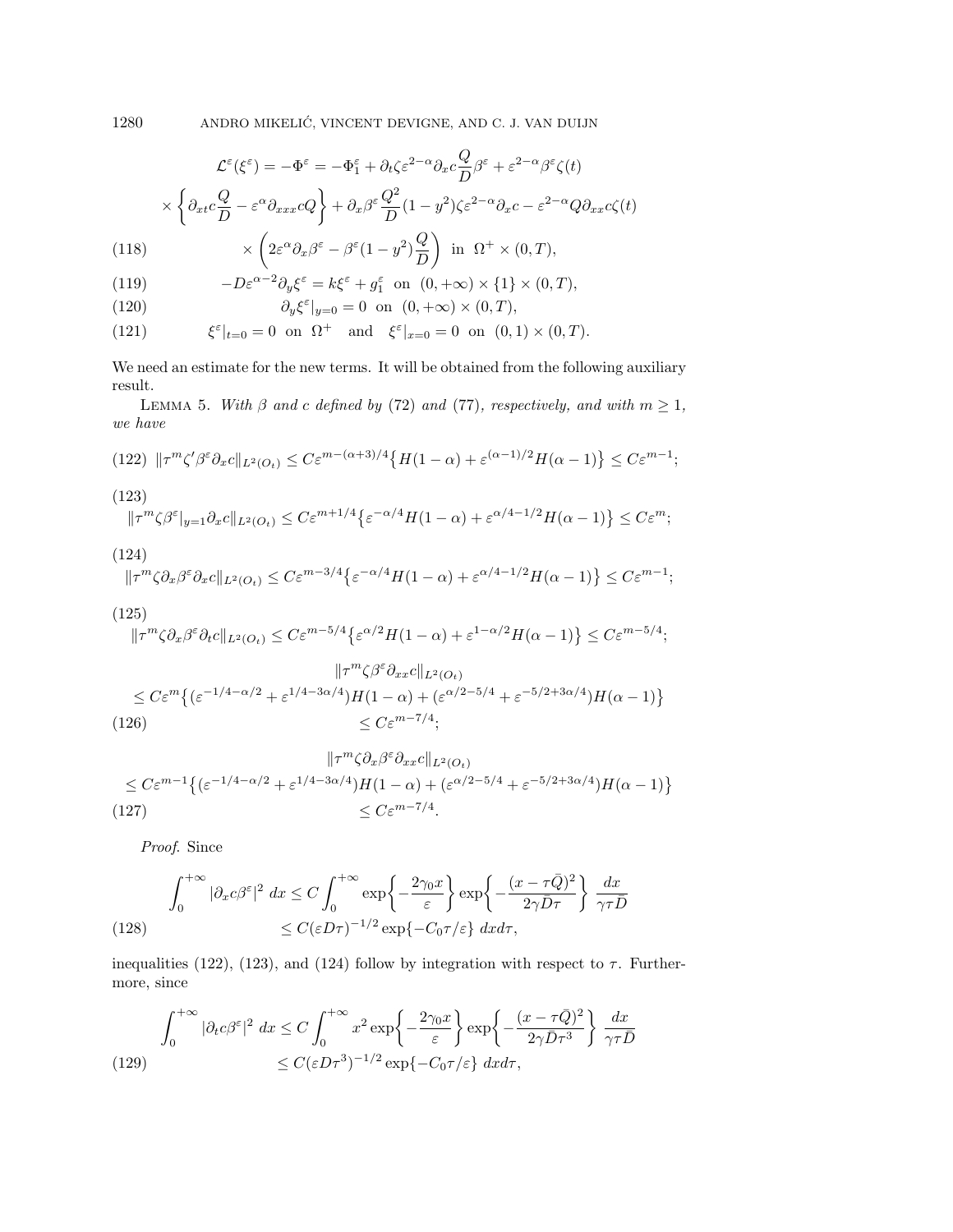inequality (125) follows. Finally, since

$$
\|\tau^m\zeta\beta^{\varepsilon}\partial_{xx}c\|_{L^2(O_t)}
$$
  
(130) 
$$
\leq C(\|\tau^m\zeta\beta^{\varepsilon}\partial_{x}c\|_{L^2(O_t)} + \|\tau^m\zeta\beta^{\varepsilon}\partial_{t}c\|_{L^2(O_t)})(\varepsilon^{-\alpha}H(1-\alpha) + \varepsilon^{\alpha-2}H(\alpha-1)),
$$

we obtain (126) and (127).  $\Box$ PROPOSITION 9. With  $\varphi$  as in Proposition 4, we have

$$
\left| \int_{0}^{t} \int_{\Omega^{+}} \varepsilon^{2-\alpha} \tau^{m} \zeta(\tau) \beta^{\varepsilon} \left\{ \partial_{xt} c \frac{Q}{D} - \varepsilon^{\alpha} \partial_{xxx} cQ \right\} \varphi \ dx dy d\tau \right|
$$
  
\n
$$
\leq C \varepsilon^{2-\alpha} \left( \left\{ \|\zeta \tau^{m} \partial_{t} c \partial_{x} \beta^{\varepsilon} \|_{L^{2}(O_{t})} + \varepsilon^{\alpha} \| \tau^{m} \zeta \partial_{x} \beta^{\varepsilon} \partial_{xx} c \|_{L^{2}(O_{t})} \right\} \|\varphi\|_{L^{2}(O_{t})} \right. \\ \left. + \varepsilon^{-\alpha/2} \left\{ \|\zeta \tau^{m} \partial_{t} c \beta^{\varepsilon} \|_{L^{2}(O_{t})} + \varepsilon^{\alpha} \| \tau^{m} \zeta \partial_{xx} c \|_{L^{2}(O_{t})} \right\} \|\varepsilon^{\alpha/2} \partial_{x} \varphi \|_{L^{2}(O_{t})} \right) \right. \\ \left. \leq C \varepsilon^{m+1/4-\alpha} \left( \|\varphi\|_{L^{2}(O_{t})} + \|\varepsilon^{\alpha/2} \partial_{x} \varphi \|_{L^{2}(O_{t})} \right);
$$

$$
\left| \int_{0}^{t} \int_{\Omega^{+}} \varepsilon^{2-\alpha} \zeta \tau^{m} \partial_{xx} c \varphi \left( -\beta^{\varepsilon} \frac{Q}{D} (1 - y^{2}) + 2\varepsilon^{\alpha} \partial_{x} \beta^{\varepsilon} \right) \right) dx dy d\tau \right|
$$
  
\n
$$
\leq C \varepsilon^{2-\alpha} \left( \| \tau^{m} \zeta \partial_{x} \beta^{\varepsilon} \partial_{xx} c \|_{L^{2}(O_{t})} + \| \tau^{m} \zeta \partial_{x} \beta^{\varepsilon} \partial_{xx} c \|_{L^{2}(O_{t})} \right) \| \varphi \|_{L^{2}(O_{t})}
$$
  
\n
$$
\leq C \varepsilon^{m-\alpha+1/4} \| \varphi \|_{L^{2}(O_{t})};
$$

(133) 
$$
\left| \int_0^t \int_{\Omega^+} \varepsilon^{2-\alpha} \zeta \tau^m \partial_x c \partial_x \beta^{\varepsilon} (1-y^2) \varphi \, dx dy d\tau \right|
$$

$$
\leq C \varepsilon^{2-\alpha} \| \tau^m \zeta \partial_x \beta^{\varepsilon} \partial_x c \|_{L^2(O_t)} \| \varphi \|_{L^2(O_t)} \leq C \varepsilon^{m-\alpha+1} \| \varphi \|_{L^2(O_t)};
$$

$$
\left| \int_{0}^{t} \int_{0}^{+\infty} \varepsilon^{2-\alpha} \zeta \tau^{m} \partial_{x} c \varphi |_{y=1} d\xi d\tau \right|
$$
\n
$$
(134) \leq C \varepsilon^{2-\alpha} \|\tau^{m} \zeta \partial_{x} \beta^{\varepsilon} \partial_{x} c \|_{L^{2}(O_{t})} \|\varphi\|_{L^{2}((0,t)\times\Gamma^{+})} \leq C \varepsilon^{m-\alpha+1} \|\varphi\|_{L^{2}((0,t)\times\Gamma^{+})};
$$
\n
$$
\left| \int_{0}^{t} \int_{\Omega^{+}} \varepsilon^{2-\alpha} \zeta'(\tau) \tau^{m} \partial_{x} c \varphi \beta^{\varepsilon} d\xi d\eta d\tau \right|
$$
\n
$$
(135) \leq C \varepsilon^{2-\alpha} \|\tau^{m} \zeta' \beta^{\varepsilon} \partial_{x} c \|_{L^{2}(O_{t})} \|\varphi\|_{L^{2}(O_{t})} \leq C \varepsilon^{m-\alpha+3/4} \|\varphi\|_{L^{2}(O_{t})}.
$$

At this point the application of Proposition 6 is straightforward. As a result we get the following.

THEOREM 4. Let c be the solution of (77) and let  $c_1^{eff}$  and  $\bar{c}_1^{eff}$  be given by (76) and (117), respectively. With  $\Omega_K = (0, K) \times (0, 1)$ ,  $K > 0$ , we have

(136) 
$$
||t^3(c^{\varepsilon} - c_1^{eff}(x,t;\varepsilon) - \bar{c}_1^{eff})||_{L^{\infty}(0,T;L^2(\Omega_K))}
$$

$$
\leq C(\varepsilon^{3-9\alpha/4}H(1-\alpha) + \varepsilon^{3(1-\alpha/2)/2}H(\alpha-1));
$$

(137) 
$$
||t^3 \partial_y (c^{\varepsilon} - c_1^{\varepsilon f f}(x, t; \varepsilon) - \bar{c}_1^{\varepsilon f f})||_{L^2(\Omega_K \times (0, T))} \leq C \varepsilon^{1 - \alpha/2} \left( \varepsilon^{3 - 9\alpha/4} H(1 - \alpha) + \varepsilon^{3(1 - \alpha/2)/2} H(\alpha - 1) \right);
$$

(138) 
$$
||t^2 \partial_x (c^{\varepsilon} - c_1^{\varepsilon f f}(x, t; \varepsilon) - \bar{c}_1^{\varepsilon f f})||_{L^2(\Omega_K \times (0, T))}
$$

$$
\leq C \varepsilon^{-\alpha/2} \big( \varepsilon^{3-9\alpha/4} H(1-\alpha) + \varepsilon^{3(1-\alpha/2)/2} H(\alpha - 1) \big).
$$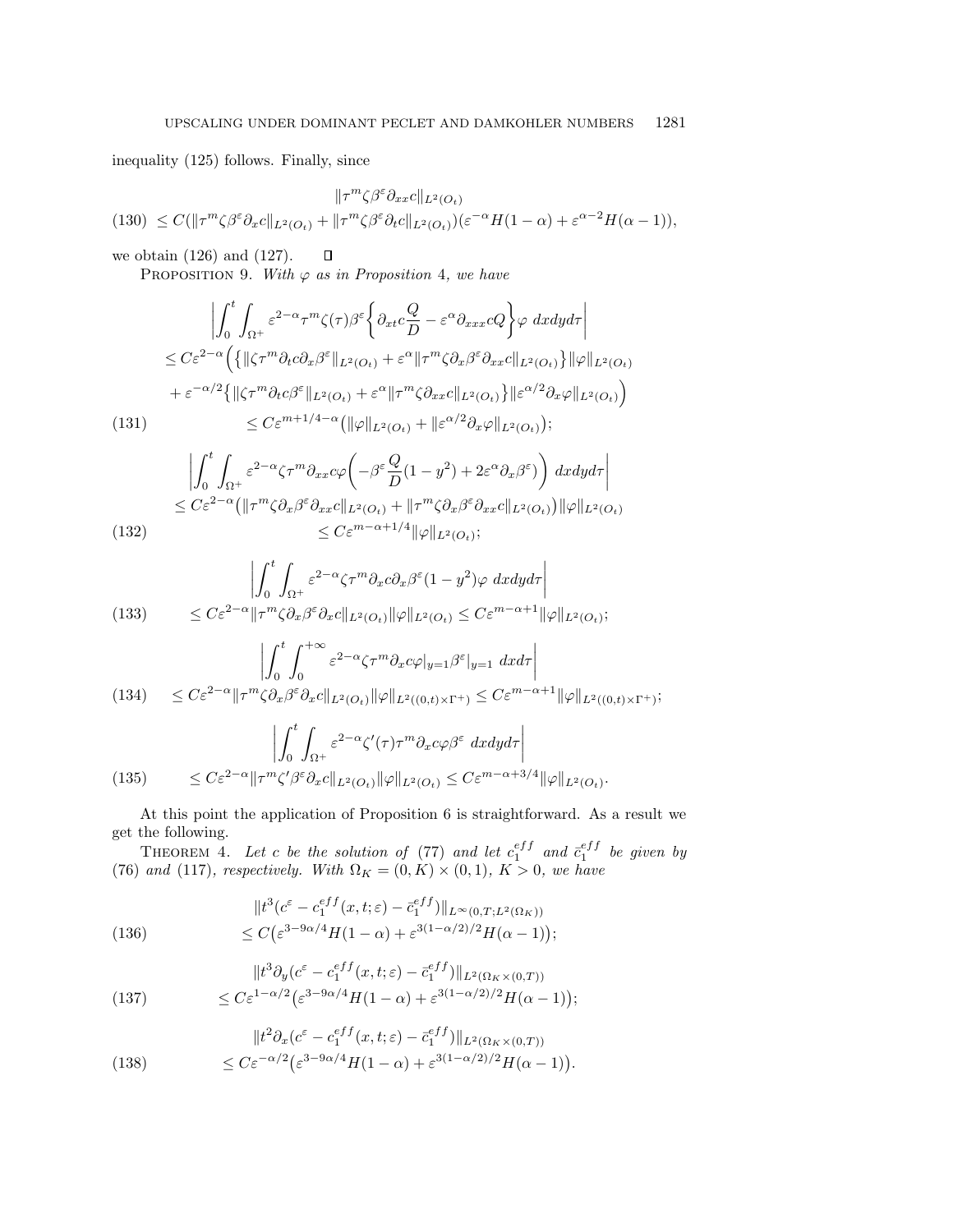### 1282 ANDRO MIKELIC, VINCENT DEVIGNE, AND C. J. VAN DUIJN ´

**7. Error estimate involving the second order in expansion.** The most important power in the Peclet number  $\alpha$  is  $\alpha = 1$  because it describes Taylor's scaling. In this case our approximation is of order  $\varepsilon^{3/4}$  in  $L^2$ . It is of interest to reach the order  $\varepsilon$  at least in this case. Also, it is of interest to get the higher order estimates because  $\varepsilon$  is *frequently* not very small.

After the results of section 6, the leading order terms in the estimates are  $\zeta F_1^{\varepsilon}$  and  $\zeta F_3^{\varepsilon}$ , where  $F_j^{\varepsilon}$ ,  $j = 1, \ldots, 3$ , are defined in (78). When deriving formally the effective equation, we have seen that they could be eliminated by introducing the next order correction. Following the formal expansion, we find that  $c_1^{eff}$  should be replaced with  $c_1^{eff} + c_2^{eff}$ , where

$$
c_2^{eff} = -\varepsilon^{4-2\alpha} \frac{Q}{D^2} \zeta(t) \left\{ Q \partial_{xx} c \left( \frac{281}{453600} + \frac{23}{1512} y^2 - \frac{37}{2160} y^4 + \frac{1}{120} y^6 - \frac{1}{672} y^8 - \tilde{\beta}_1 \right) \right.- (\partial_{xt} c - D\varepsilon^{\alpha} \partial_{xxx} c) \left( -\frac{1}{360} y^6 + \frac{1}{72} y^4 - \frac{7}{360} y^2 - \frac{31}{7560} - \tilde{\beta}_2 \right) \right\}+ \varepsilon^{4-2\alpha} \frac{k}{D^2} \zeta(t) \left\{ Q \partial_{x} c \left( \frac{1}{60} y^6 - \frac{1}{18} y^4 + \frac{11}{180} y^2 - \frac{11}{810} - \tilde{\beta}_3 \right) \right.+ \frac{1}{2} (\partial_t c - D\varepsilon^{\alpha} \partial_{xx} c) \left( -\frac{1}{12} y^4 + \frac{1}{6} y^2 - \frac{7}{180} - \tilde{\beta}_5 \right) + \frac{Q}{45} \partial_{x} c \left( \frac{1}{3} - y^2 - \tilde{\beta}_4 \right) - \frac{k}{6} c \left( \frac{1}{3} - y^2 \right) \right\},
$$

where  $\tilde{\beta}_j$ ,  $j = 1, \ldots, 5$ , are boundary layers analogous to (72).

The application of this additional correction term gives the following.

Theorem 5. With the notation of Theorem 4, we have

(140) 
$$
||t^{5}(c^{\varepsilon} - c_{1}^{eff}(x, t; \varepsilon) - \bar{c}_{1}^{eff})||_{L^{\infty}(0, T; L^{2}(\Omega_{K}))}
$$

$$
\leq C(\varepsilon^{4-13\alpha/4}H(1-\alpha) + \varepsilon^{3(1-\alpha/2)/2}H(\alpha-1));
$$

(141) 
$$
||t^5 \partial_y (c^{\varepsilon} - c_1^{eff}(x, t; \varepsilon) - \bar{c}_1^{eff})||_{L^2(0, T; L^2(\Omega_K))}
$$

$$
\leq C \varepsilon^{1-\alpha/2} \big( \varepsilon^{4-13\alpha/4} H(1-\alpha) + \varepsilon^{3(1-\alpha/2)/2} H(\alpha-1) \big);
$$

(142) 
$$
||t^{5}\partial_{x}(c^{\varepsilon} - c_{1}^{eff}(x, t; \varepsilon) - \bar{c}_{1}^{eff})||_{L^{2}(0, T; L^{2}(\Omega_{K}))}
$$

$$
\leq C\varepsilon^{-\alpha/2}(\varepsilon^{4-13\alpha/4}H(1-\alpha) + \varepsilon^{3(1-\alpha/2)/2}H(\alpha-1)).
$$

*Proof.* Applying the operator  $\mathcal{L}^{\varepsilon}$ , given by (34), to  $c^{\varepsilon} - c_1^{eff} - \bar{c}_1^{eff} - c_2^{eff}$  we obtain a forcing term  $\Phi_2^{\varepsilon}$ , analogous to  $\Phi_2^{\varepsilon}$ , given by (118). To control its behavior we are going to study the expression  $\zeta \sum_{j=1}^{5} F_j$ . As we have seen in Proposition 8, Lemma 5, and Proposition 9, other terms are small. We have the following:

•  $F_1^{\varepsilon}$  and  $F_3^{\varepsilon}$  are replaced with  $\tilde{F}_1^{\varepsilon}$  and  $\tilde{F}_3^{\varepsilon}$ , given by

(143)  

$$
\begin{cases}\n\tilde{F}_1^{\varepsilon} = (1 - y^2) \frac{Q^2 \varepsilon^{4 - 2\alpha}}{D^2} \left\{ -\partial_{xxx} c P_8(y) Q \right. \\
\left. + (\partial_{xxt} c - D\varepsilon^{\alpha} \partial_{xxxx} c) P_6(y) \right\}, \\
\tilde{F}_3^{\varepsilon} = -\varepsilon^{4 - 2\alpha} P_8(y) \frac{Q^2}{D^2} \left\{ \partial_{xxt} c - \varepsilon^{\alpha} \partial_{xxxx} c D \right\} \\
\left. + \varepsilon^{4 - 2\alpha} P_6(y) \frac{Q}{D^2} \left\{ \partial_{xtt} c - 2D\varepsilon^{\alpha} \partial_{xxxx} c + \varepsilon^{2\alpha} \partial_{xxxx} c D^2 \right\},\n\end{cases}
$$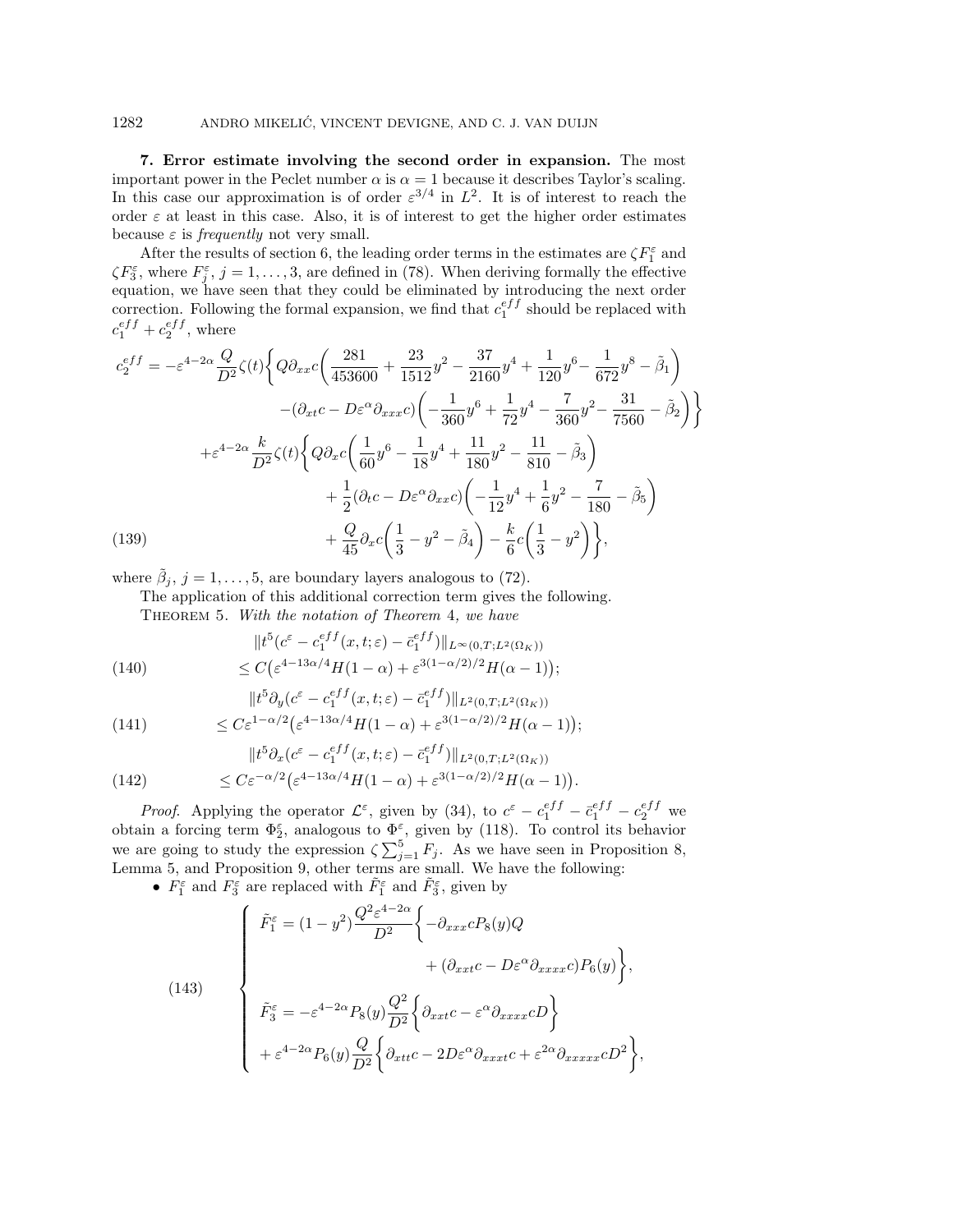where

$$
\begin{cases}\nP_8(y) = \frac{281}{453600} + \frac{23}{1512}y^2 - \frac{37}{2160}y^4 + \frac{1}{120}y^6 - \frac{1}{672}y^8, \\
P_4(y) = \frac{y^2}{6} - \frac{y^4}{12} - \frac{7}{180};\ P_6(y) = \frac{y^3}{18} - \frac{y^5}{60} - \frac{7y}{180} - \frac{31}{7560}.\n\end{cases}
$$

Using  $(32)$  we find, analogous to  $(108)$ – $(109)$ , that

(144) 
$$
\int_0^t \int_0^\infty \int_0^1 \tau^m \zeta(|\tilde{F}_1^\varepsilon| + |\tilde{F}_3^\varepsilon|)|\varphi| \ dx dy d\tau
$$

$$
\leq C \big(\varepsilon^{4-13\alpha/4} H(1-\alpha) + \varepsilon^{3/2-3\alpha/4} H(\alpha-1)\big) ||\varphi||_{L^2(O_t)}
$$

for all  $\varphi \in H^1(O_T)$ ,  $\varphi = 0$  at  $x = 0$  and  $m > 2$ . •  $F_2^{\varepsilon}$  and  $F_4^{\varepsilon}$  are replaced with

(145)  
\n
$$
\begin{cases}\n\tilde{F}_2^{\varepsilon} = (1 - y^2) \frac{Qk \varepsilon^{4-2\alpha}}{D} \left\{ \partial_{xx} c \frac{Q}{D} \tilde{P}_6(y) \right. \\
\left. + \left( \partial_{xt} c \frac{1}{2D} - \varepsilon^{\alpha} \partial_{xxx} c \frac{1}{2} \right) P_4(y) + \left( \frac{Q}{45D} \partial_{x} c - \frac{k}{6D} c \right) P_2(y) \right\}, \\
\tilde{F}_4^{\varepsilon} = -\varepsilon^{4-2\alpha} \tilde{P}_6(y) \frac{Qk}{D^2} \left\{ \partial_{xt} c - \varepsilon^{\alpha} \partial_{xxx} cD \right\} \\
+ \varepsilon^{4-2\alpha} P_4(y) \frac{k}{2D^2} \left\{ \partial_{tt} c - 2D\varepsilon^{\alpha} \partial_{xxt} c + D^2 \varepsilon^{2\alpha} \partial_{xxxx} c \right\} \\
+ \varepsilon^{4-2\alpha} P_2(y) \frac{k}{3D^2} \left\{ \frac{Q}{15} \partial_{xt} c - \frac{k}{2} \partial_t c \\
- \frac{DQ\varepsilon^{\alpha}}{15} \partial_{xxx} c + \frac{Dk\varepsilon^{\alpha}}{2} \partial_{xx} c \right\},\n\end{cases}
$$

where  $P_2(y) = \frac{1}{3} - y^2$  and  $\tilde{P}_6 = \frac{y^6}{60} - \frac{y^4}{18} + \frac{11y^2}{180} - \frac{11}{810}$ . Using (32) we find, analogous to  $(110)–(111)$ , that

(146) 
$$
\int_0^t \int_0^\infty \int_0^1 \tau^m \zeta(|\tilde{F}_2^\varepsilon| + |\tilde{F}_4^\varepsilon|)|\varphi| \ dx dy d\tau
$$
  

$$
\leq C \big( \varepsilon^{4-11\alpha/4} H(1-\alpha) + \varepsilon^{5/2-5\alpha/4} H(\alpha-1) \big) ||\varphi||_{L^2(O_t)}
$$

for all  $\varphi \in H^1(O_T)$ ,  $\varphi = 0$  at  $x = 0$  and  $m > 2$ .

- It should be noted that the means of the polynomials in y, contained in  $\tilde{F}_1$ and  $\tilde{F}_3$ , are no longer zero. Hence we cannot gain powers of  $\varepsilon$  using the derivative with respect to y of the test function.
- $F_5$  and the boundary term  $k\zeta(t)\varepsilon^{2-\alpha}(\partial_x c_{\frac{45D}{45D}}^{\alpha} c_{\frac{k}{3D}}^{\alpha})$  are canceled. At the boundary  $y = 1$  we have a new nonhomogeneous term

(147)  
\n
$$
\hat{g}^{\varepsilon} = (1 - \zeta)kc - \zeta \varepsilon^{4-2\alpha} \left( \frac{2Qk^2}{45D^2} \partial_x c \tilde{P}_6|_{y=1} + \left( \frac{k}{2D^2} \partial_t c - \varepsilon^{\alpha} \frac{k}{2D} \partial_{xx} c \right) P_4|_{y=1} \right),
$$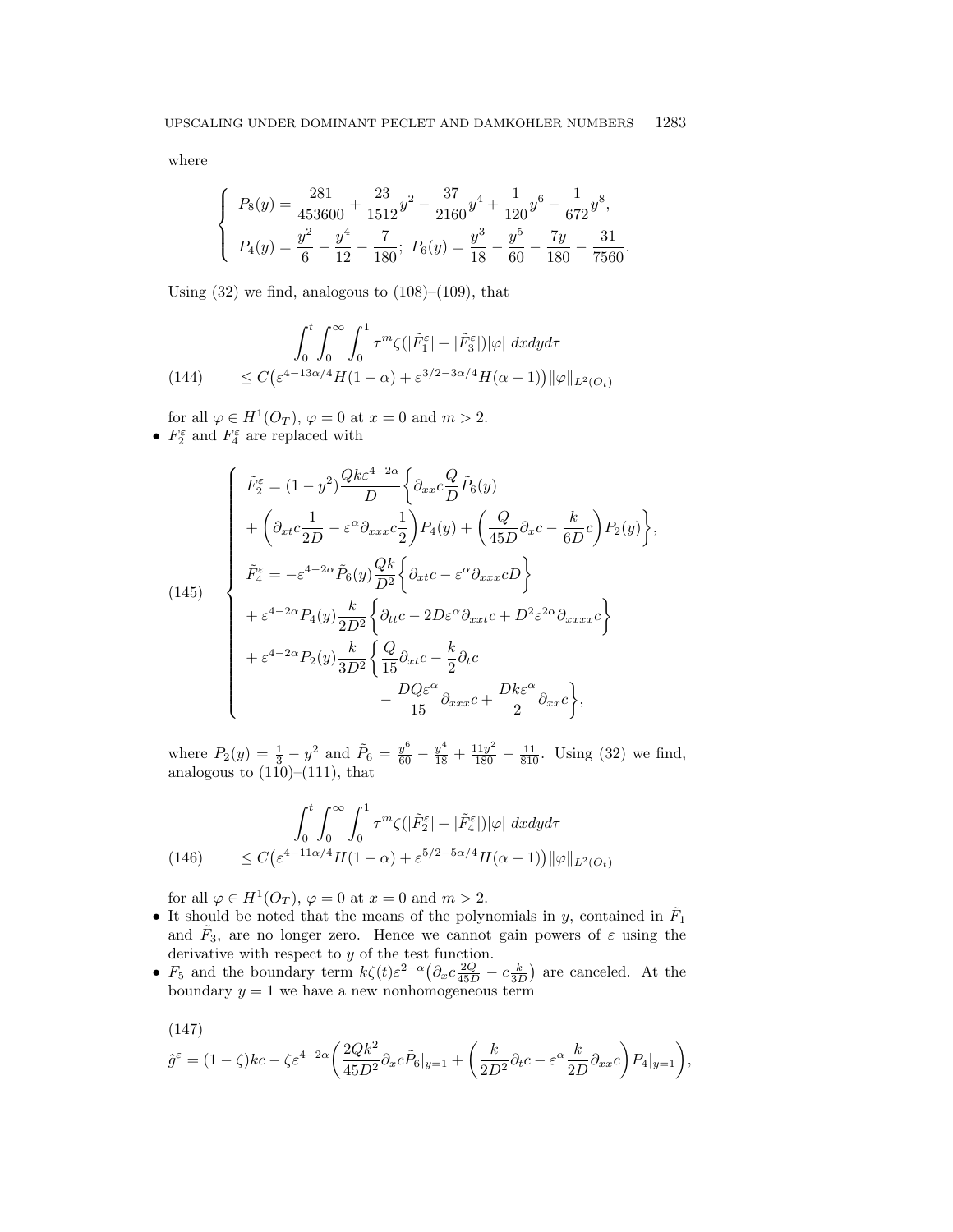and the principal boundary contribution is given by

$$
\left| \int_0^t \int_0^\infty \int_0^1 \tau^m \zeta \varepsilon^{4-2\alpha} \left( \frac{2Qk^2}{45D^2} \partial_x c \tilde{P}_6 |_{y=1} \right. \right.\left. + \left( \frac{k}{2D^2} \partial_t c - \varepsilon^\alpha \frac{k}{2D} \partial_{xx} c \right) P_4 |_{y=1} \right) \varphi|_{y=1} dx dy d\tau \right|
$$
\n(148)  $\leq C \left( \varepsilon^{4-9\alpha/4} H(1-\alpha) + \varepsilon^{7/2-7\alpha/4} H(\alpha-1) \right) ||\varphi|_{y=1} ||_{L^2((0,t)\times(0,+\infty))}.$ 

• Other terms are much smaller and do not have to be discussed. After collecting the powers of  $\varepsilon$  and applying Proposition 6 we obtain the estimates

 $(140)–(142)$ .  $\Box$ 

THEOREM 6. Let  $c_2^{eff}$  be given by (139). Then, with the notation of Theorem 4, we have

(149) 
$$
||t^{5}(c^{\varepsilon} - c_{1}^{eff}(x, t; \varepsilon) - \bar{c}_{1}^{eff} - c_{2}^{eff})||_{L^{\infty}(0, T; L^{1}(\Omega_{K}))} \leq C(\varepsilon^{4-3\alpha}H(1-\alpha) + \varepsilon^{2-\alpha}H(\alpha - 1)),
$$

(150) 
$$
||t^{5}(c^{\varepsilon} - c_{1}^{eff}(x, t; \varepsilon) - \bar{c}_{1}^{eff} - c_{2}^{eff})||_{L^{2}(0, T; L^{2}(\Omega_{K}))}
$$

$$
\leq C(\varepsilon^{4-3\alpha}H(1-\alpha) + \varepsilon^{2-\alpha}H(\alpha - 1)).
$$

*Proof.* First we prove the  $L^{\infty}(L^1)$  estimate (149). We test the equation for  $\xi = c^{\varepsilon} - c_1^{eff}(x,t;\varepsilon) - \bar{c}_1^{eff} - c_2^{eff}$  by a regularized sign of  $\xi$ , multiplied by  $\Psi^2$ , and get

$$
t^{m} \int_{\Omega^{+}} \Psi(x)^{2} |\xi| (t) \, dxdy + k \int_{0}^{t} \int_{0}^{+\infty} \tau^{m} |\xi|_{y=1} |\Psi^{2}(x) \, dxd\tau
$$
  

$$
\leq C_{1} \int_{0}^{t} \int_{\Omega^{+}} \tau^{m} \Psi(x)^{2} |\Phi_{2}^{\varepsilon}| \, dxdy d\tau + \int_{0}^{t} \int_{0}^{+\infty} \tau^{m} |\hat{g}^{\varepsilon}|_{y=1} |\Psi^{2}(x) \, dxd\tau|
$$
  
(151)  

$$
+ C_{2} \varepsilon^{\alpha} \int_{0}^{t} \int_{\Omega^{+}} \tau^{m} \Psi(x)^{2} |\xi| \, dxdy d\tau + m \int_{0}^{t} \int_{\Omega^{+}} \tau^{m-1} |\xi| \Psi^{2} \, dxdy d\tau
$$

for all  $m \geq 3$ . As before, the  $L^1$  norm of  $\Psi^2 \xi$  is Hölder-continuous in time with some exponent  $\alpha_0 > 0$ . Arguing as in the proof of Proposition 6, we obtain

$$
(152)
$$

$$
\sup_{0 \le t \le T} ||t^m \Psi^2 \xi(t)||_{L^1(\Omega^+)} \le C(||\Psi^2 \Phi_2^{\varepsilon}||_{L^1(\Omega^+ \times (0,T))} + ||\Psi^2 \hat{g}^{\varepsilon}||_{y=1} ||_{L^1((0,+\infty) \times (0,T))}),
$$

and the estimate (149) is proved.

The improved  $L^2(L^2)$  estimate (150) follows from (149), (141), and Poincaré's inequality in  $H^1$  (see, e.g., [6]).  $\Box$ 

At this point we use Moser's iterations to obtain an  $L^{\infty}(L^{\infty})$  error estimate.

THEOREM 7. Let  $O_T = \Omega^+ \times (0,T)$ . Then, with the notation of Theorem 6, we have

(153) 
$$
||t^5(c^{\varepsilon} - c_1^{eff}(x,t;\varepsilon) - \bar{c}_1^{eff} - c_2^{eff})||_{L^{\infty}(O_T)}
$$

$$
\leq C(\delta) \left( \varepsilon^{4-7\alpha/2-\delta} H(1-\alpha) + \varepsilon^{3/2-\alpha-\delta} H(\alpha-1) \right) \quad \forall \delta > 0.
$$

Remark 6. From the proof we see that  $C(\delta)$  has an exponential growth when  $\delta \rightarrow 0.$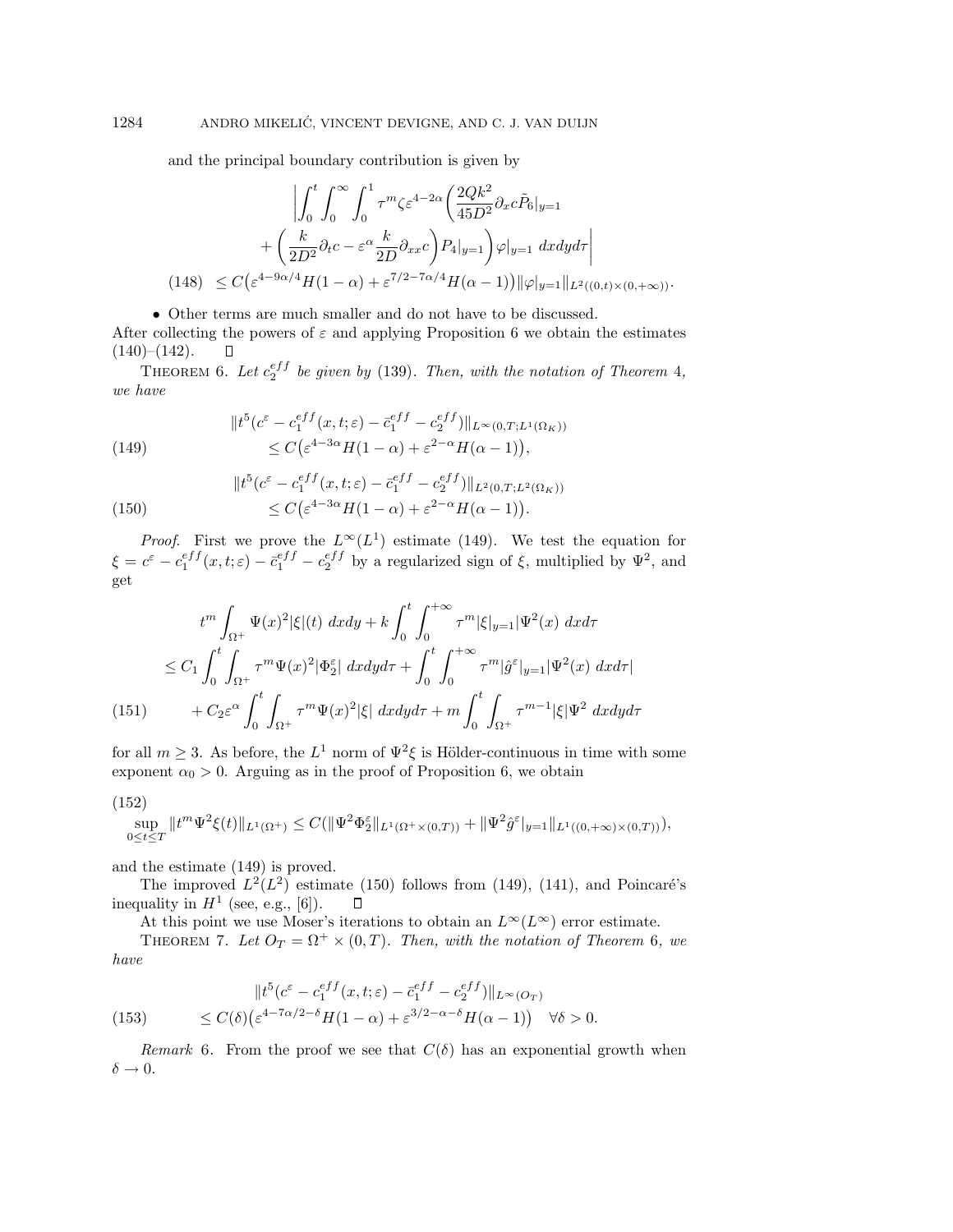Proof. Let  $M > 0$ ,  $\xi = c^{\varepsilon} - c_1^{eff}(x, t; \varepsilon) - \bar{c}_1^{eff} - c_2^{eff}$ , and  $\xi_M = \sup\{t^m \xi - M, 0\}$ . We test the equation for  $\xi$  by  $\Psi^2 \xi_M$  and get

$$
\frac{1}{2} \int_{\Omega^+} \Psi(x)^2 \xi_M^2(t) \, dxdy + D\varepsilon^{\alpha} \int_0^t \int_{\Omega^+} \Psi(x)^2 |\partial_x \xi_M(\tau)|^2 \, dxdy d\tau \n+ D\varepsilon^{\alpha-2} \int_0^t \int_{\Omega^+} \Psi(x)^2 |\partial_y \xi_M(\tau)|^2 \, dxdy d\tau + k \int_0^t \int_0^{+\infty} (\xi_M|_{y=1} \n+ M\tau^m) \xi_M|_{y=1} \Psi^2(x) \, dxd\tau \leq C_1 \left| \int_0^t \int_{\Omega^+} \tau^m \Psi(x)^2 |\Phi_3^{\varepsilon}| \xi_M \, dxdy d\tau \right|
$$

(154)

$$
+\int_0^t \int_0^{+\infty} \tau^m |\hat{g}^\varepsilon|_{y=1} \xi_M|_{y=1} \Psi^2(x) \, dx d\tau \bigg| + C_2 \varepsilon^\alpha \int_0^t \int_{\Omega^+} \tau^{2m} \Psi(x)^2 \xi_M^2 \, dx dy d\tau
$$

for all  $m \geq 3$ , where  $\tau^m \Phi_3^{\varepsilon} = -\tau^m \Phi_2^{\varepsilon} + m\tau^{m-1}\xi$ . We suppose that

(155)  
\n
$$
kM \ge \sup_{0 \le \tau \le T} \tau^m \|\Psi \hat{g}^{\varepsilon}(\tau)\|_{y=1} \|_{L^{\infty}(0,+\infty)} = c_0 \big( \varepsilon^{4-5\alpha/2} H(1-\alpha) + \varepsilon^{3(1-\alpha/2)} H(\alpha-1) \big).
$$

As in the classical derivation of the Nash–Moser estimate (see [10, pp. 181–186]) we introduce

(156) 
$$
\mu(M) = \int_0^T \int_{\Omega^+\cap \{t^m\xi - M>0\}} \Psi^2 dx dy dt.
$$

Now in exactly the same way as in [10, pp. 181–186], on a time interval which could be smaller than  $[0, T]$ , but assumed equal to it without losing the generality, we get

$$
\|\xi_M\|_{V_2}^2 = \sup_{0 \le t \le T} \int_{\Omega^+} \Psi(x)^2 \xi_M^2(t) \, dx dy + D\varepsilon^{\alpha} \int_0^T \int_{\Omega^+} \Psi(x)^2 |\partial_x \xi_M(\tau)|^2 \, dx dy d\tau
$$

$$
+ D\varepsilon^{\alpha-2} \int_0^T \int_{\Omega^+} \Psi(x)^2 |\partial_y \xi_M(\tau)|^2 \, dx dy d\tau \le \beta_0^2 \|\tau^m \Phi_3^{\varepsilon} \Psi\|_{L^q(O_T)}^2 \mu(M)^{1-2/q},
$$
(157)

Next, the estimate (157) is iterated in order to conclude that  $\xi_M = 0$ . Here we modify the classical argument from [10, pp. 102–103] and adapt it to our situation.

We note that, after making appropriate extensions, one finds

(158) 
$$
\|\Psi\varphi\|_{L^4(O_T)} \leq c_0 \|\Psi\varphi\|_{L^2(O_T)}^{1/2} \|\Psi\varphi\|_{H^1(O_T)}^{1/2} \leq c_0 \varepsilon^{-\alpha/4} \|\varphi\|_{V_2}
$$

for all  $\varphi \in V_2$ , such that  $\varphi|_{x=0} = 0$ . As in [10, p. 102], at this point we take the sequence of levels  $k_h = M(2 - 2^{-h}), h = 0, 1, \dots$  Then

(159) 
$$
(k_{h+1} - k_h) \mu^{1/4}(k_{h+1}) \leq \|\Psi \xi_{k_h}\|_{L^4(O_T)} \leq \frac{\bar{\beta} \varepsilon^{-\alpha/4}}{k_{h+1} - k_h} \|\xi_{k_h}\|_{V_2}
$$

and, with  $\kappa = 1 - 2/q > 0$ ,

(160) 
$$
\mu^{1/4}(k_{h+1}) \leq 2^h \frac{2\bar{\beta}\beta_0 \|\tau^m \Phi_3^{\varepsilon} \Psi\|_{L^q(O_T)^{\varepsilon}} - \alpha/4}{M} \mu^{(1+\kappa)/4}(k_h).
$$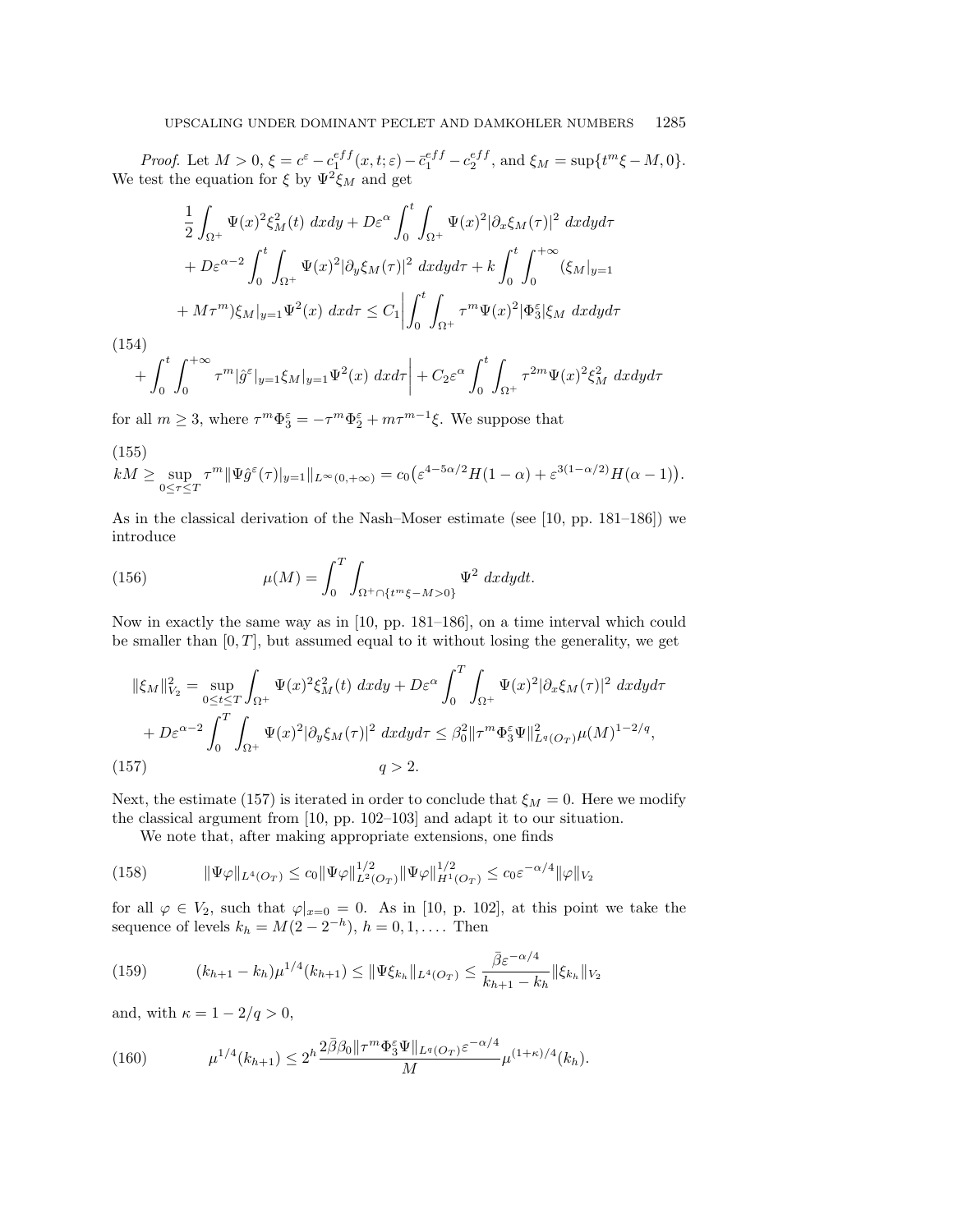$\mu^{1/4}(k_{h+1})$  will tend to zero for  $h \to \infty$  if  $\mu^{1/4}(M)$  satisfies

(161) 
$$
\mu^{1/4}(M) \le \left(\frac{2\bar{\beta}\beta_0 \|\tau^m \Phi_3^{\varepsilon} \Psi\|_{L^q(\Omega^+\times(0,T))} \varepsilon^{-\alpha/4}}{M}\right)^{-1/\kappa} 2^{-1/\kappa^2}.
$$

Equation (161) is satisfied if  $M$  equals the right-hand side of estimate (153).

Our next result concerns higher order norms. It it not very satisfactory for large  $\alpha$  and we state it without giving the proof, which follows from the demonstrations given above.

 $\Box$ 

THEOREM 8. With the notation of Theorem 4, we have

(162)  
\n
$$
||t^5 \partial_x (c^{\varepsilon} - c_1^{eff}(x, t; \varepsilon) - \bar{c}_1^{eff})||_{L^{\infty}(0, T; L^2(\Omega_K))}
$$
\n
$$
\leq C \big( \varepsilon^{4-15\alpha/4} H(1-\alpha) + \varepsilon^{(1-\alpha/2)/2} H(\alpha - 1) \big),
$$
\n
$$
||t^5 \partial_x (\varepsilon - e^{ff}, t) - e^{ff}||
$$

(163) 
$$
||t^{5}\partial_{t}(c^{\varepsilon} - c_{1}^{eff}(x, t; \varepsilon) - \bar{c}_{1}^{eff})||_{L^{2}(0, T; L^{2}(\Omega_{K}))}
$$

$$
\leq C(\varepsilon^{4-15\alpha/4}H(1-\alpha) + \varepsilon^{(1-\alpha/2)/2}H(\alpha-1)).
$$

Our final improvement concerns the error estimate in the  $L^{\infty}(L^2)$  norm for small values of  $\alpha$ . As mentioned in the proof of Theorem 5,  $\tilde{F}_1^{\varepsilon}$  and  $\tilde{F}_3^{\varepsilon}$  do not have zero means with respect to y, and consequently, the proof does not give the expected precision for the second-order correction. Nevertheless, when computing the term  $c<sup>2</sup>$  in the asymptotic expansion, there is a liberty of adding an arbitrary function  $C_2$  of x and t. This function can be chosen such that the appropriate means are zero and the left-hand sides of the estimates (140)–(142) are multiplied by  $\varepsilon^{1-\alpha/2}$ . Unfortunately, there is a simultaneous new contribution of the form  $QP_2(y)\partial_xC_2$ . Its norm deteriorates the estimate for  $\alpha \geq 4/5$ . Consequently, this amelioration is not of real importance and we just give the result. The proof is completely analogous to the preceding ones.

COROLLARY 4. Let the polynomials  $P_i(y)$  be defined by (143)–(145) and let  $C_2$ be given by the initial/boundary value problem

$$
(164)
$$

$$
\frac{\partial C_2}{\partial t} + \frac{2Q}{3} \frac{\partial C_2}{\partial x} - \varepsilon^{\alpha} D \frac{\partial^2 C_2}{\partial x^2}
$$
\n
$$
= -\frac{Qk}{D} \zeta(t) \left\{ \partial_{xx} c \frac{Q}{D} \int_0^1 (1 - y^2) \tilde{P}_6(y) \, dy + \left( \partial_{xt} c \frac{1}{2D} - \varepsilon^{\alpha} \partial_{xxx} c \frac{1}{2} \right) \int_0^1 (1 - y^2) P_4(y) \, dy \right\}
$$
\n
$$
+ \left( \frac{Q}{45D} \partial_x c - \frac{k}{6D} c \right) \int_0^1 (1 - y^2) P_2(y) \, dy \right\}
$$
\n
$$
- \frac{Q^2}{D^2} \zeta(t) \left\{ -\partial_{xxx} cQ \int_0^1 (1 - y^2) P_8(y) \, dy \right\}
$$
\n
$$
+ (\partial_{xxt} c - D\varepsilon^{\alpha} \partial_{xxxx} c) \int_0^1 (1 - y^2) P_6(y) \, dy \right\} \quad in \quad (0, +\infty) \times (0, T),
$$
\n(165) 
$$
\partial_x C_2 \in L^2((0, +\infty) \times (0, T)), \quad C_2|_{t=0} = 0, \quad C_2|_{x=0} = 0.
$$

Then, with the notation of Theorem 6 and for  $\alpha \in [0, 4/5]$  we have

(166) 
$$
||t^{5}(c^{\varepsilon} - c_{1}^{eff} - \bar{c}_{1}^{eff} - c_{2}^{eff} - C_{2})||_{L^{\infty}(0,T;L^{2}(\Omega_{K}))} \leq C \varepsilon^{5-17\alpha/4},
$$

(167) 
$$
||t^5 \partial_y (c^{\varepsilon} - -c_1^{eff} - \bar{c}_1^{eff} - c_2^{eff})||_{L^2(0,T;L^2(\Omega_K))} \leq C \varepsilon^{6-19\alpha/4},
$$

(168) 
$$
||t^5 \partial_x (c^{\varepsilon} - c_1^{eff} - \bar{c}_1^{eff} - c_2^{eff} - C_2)||_{L^2(0,T;L^2(\Omega_K))} \leq \varepsilon^{5-19\alpha/4}.
$$